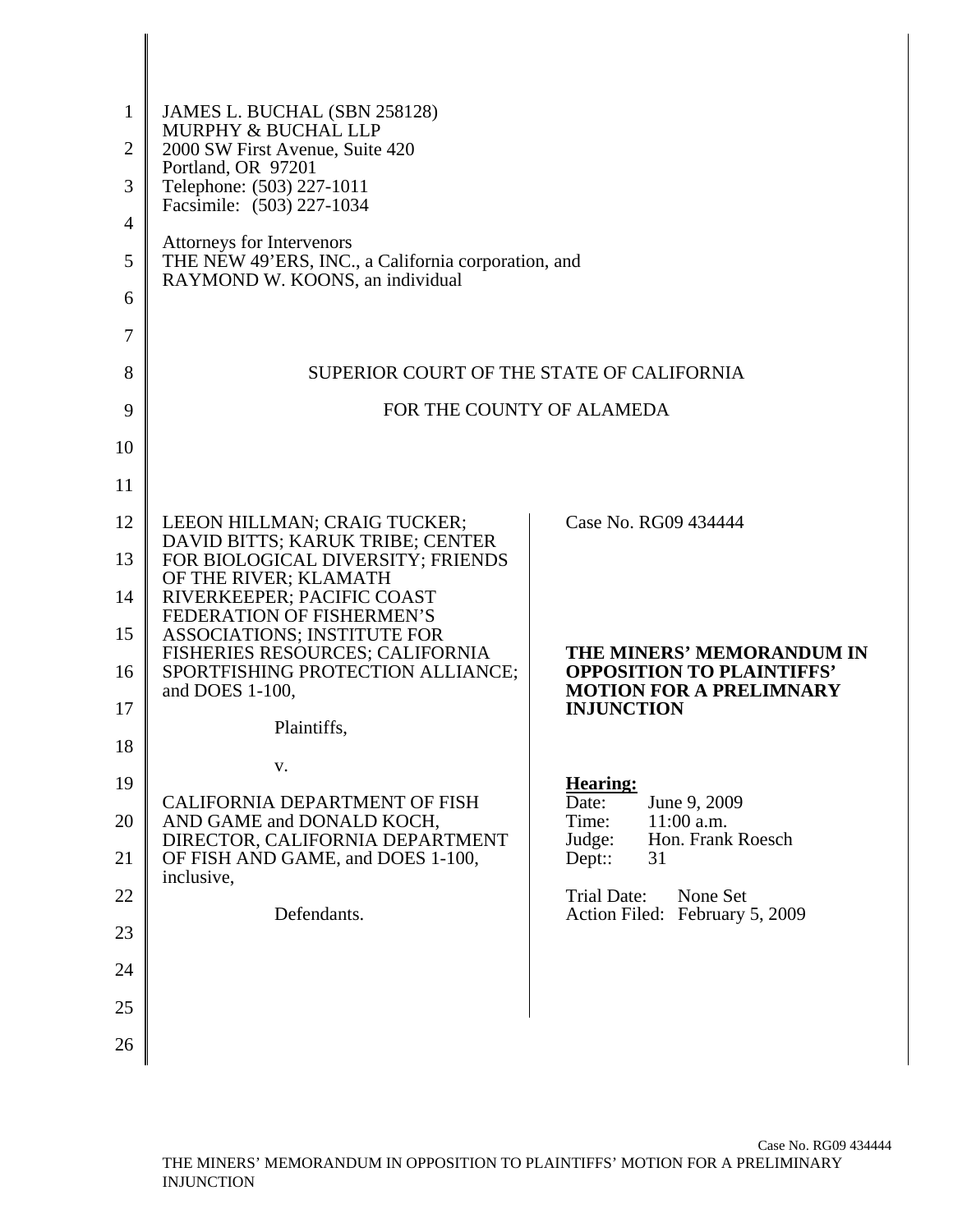| $\overline{2}$<br>3<br>THE MINERS OPERATE UNDER SUBSTANTIALLY<br>$\mathbf{I}$ .<br>$\overline{4}$<br>MORE RESTRICTIVE CONDITIONS THAN THE DEPARTMENT'S<br>5<br>FEDERAL LAW DOES NOT PERMIT THE STATE OF<br>Π.<br>6<br>7<br>8<br>III.<br>FROM INVOKING § 526a OF THE CODE OF CIVIL PROCEDURE<br>9<br>PLAINTIFFS ARE UNLIKELY TO PREVAIL ON CLAIMS THAT<br>10<br>IV.<br>ISSUING PERMITS IS ILLEGAL WITHIN THE MEANING OF § 526a.  9<br>11<br>The Department's Issuance of Permits Does Not Violate This Court's<br>A.<br>12<br>13<br>The Department's Noncompliance with CEQA Will Not Support<br><b>B.</b><br>14<br>C.<br>Plaintiffs Do Not Demonstrate that Defendants Are Violating §§ 5653<br>15<br>16<br>It is unfair to permit the Tribe and Department to hide the<br>1.<br>17<br>The Department's conclusory opinions and statements do<br>2.<br>18<br>19<br>Even if accepted, the Department's statements and opinions<br>3.<br>fall far short of the showing required to prove a violation of<br>20<br>21<br>Plaintiffs cannot prove any real injury, must less a substantial,<br>4.<br>22<br>V.<br>THE DEFENSE OF UNCLEAN HANDS MILITATES AGAINST ANY<br>23<br>24 | $\mathbf{1}$ | <b>TABLE OF CONTENTS</b>                                |  |  |
|----------------------------------------------------------------------------------------------------------------------------------------------------------------------------------------------------------------------------------------------------------------------------------------------------------------------------------------------------------------------------------------------------------------------------------------------------------------------------------------------------------------------------------------------------------------------------------------------------------------------------------------------------------------------------------------------------------------------------------------------------------------------------------------------------------------------------------------------------------------------------------------------------------------------------------------------------------------------------------------------------------------------------------------------------------------------------------------------------------------------------------------------------------------------------|--------------|---------------------------------------------------------|--|--|
|                                                                                                                                                                                                                                                                                                                                                                                                                                                                                                                                                                                                                                                                                                                                                                                                                                                                                                                                                                                                                                                                                                                                                                            |              |                                                         |  |  |
|                                                                                                                                                                                                                                                                                                                                                                                                                                                                                                                                                                                                                                                                                                                                                                                                                                                                                                                                                                                                                                                                                                                                                                            |              |                                                         |  |  |
|                                                                                                                                                                                                                                                                                                                                                                                                                                                                                                                                                                                                                                                                                                                                                                                                                                                                                                                                                                                                                                                                                                                                                                            |              |                                                         |  |  |
|                                                                                                                                                                                                                                                                                                                                                                                                                                                                                                                                                                                                                                                                                                                                                                                                                                                                                                                                                                                                                                                                                                                                                                            |              |                                                         |  |  |
|                                                                                                                                                                                                                                                                                                                                                                                                                                                                                                                                                                                                                                                                                                                                                                                                                                                                                                                                                                                                                                                                                                                                                                            |              | CALIFORNIA TO PROHIBIT THE MINERS' EXERCISE OF FEDERAL  |  |  |
|                                                                                                                                                                                                                                                                                                                                                                                                                                                                                                                                                                                                                                                                                                                                                                                                                                                                                                                                                                                                                                                                                                                                                                            |              | THRESHOLD LEGAL AND FACTUAL BARRIERS PREVENT PLAINTIFFS |  |  |
|                                                                                                                                                                                                                                                                                                                                                                                                                                                                                                                                                                                                                                                                                                                                                                                                                                                                                                                                                                                                                                                                                                                                                                            |              |                                                         |  |  |
|                                                                                                                                                                                                                                                                                                                                                                                                                                                                                                                                                                                                                                                                                                                                                                                                                                                                                                                                                                                                                                                                                                                                                                            |              |                                                         |  |  |
|                                                                                                                                                                                                                                                                                                                                                                                                                                                                                                                                                                                                                                                                                                                                                                                                                                                                                                                                                                                                                                                                                                                                                                            |              |                                                         |  |  |
|                                                                                                                                                                                                                                                                                                                                                                                                                                                                                                                                                                                                                                                                                                                                                                                                                                                                                                                                                                                                                                                                                                                                                                            |              |                                                         |  |  |
|                                                                                                                                                                                                                                                                                                                                                                                                                                                                                                                                                                                                                                                                                                                                                                                                                                                                                                                                                                                                                                                                                                                                                                            |              |                                                         |  |  |
|                                                                                                                                                                                                                                                                                                                                                                                                                                                                                                                                                                                                                                                                                                                                                                                                                                                                                                                                                                                                                                                                                                                                                                            |              |                                                         |  |  |
|                                                                                                                                                                                                                                                                                                                                                                                                                                                                                                                                                                                                                                                                                                                                                                                                                                                                                                                                                                                                                                                                                                                                                                            |              |                                                         |  |  |
|                                                                                                                                                                                                                                                                                                                                                                                                                                                                                                                                                                                                                                                                                                                                                                                                                                                                                                                                                                                                                                                                                                                                                                            |              |                                                         |  |  |
|                                                                                                                                                                                                                                                                                                                                                                                                                                                                                                                                                                                                                                                                                                                                                                                                                                                                                                                                                                                                                                                                                                                                                                            |              |                                                         |  |  |
|                                                                                                                                                                                                                                                                                                                                                                                                                                                                                                                                                                                                                                                                                                                                                                                                                                                                                                                                                                                                                                                                                                                                                                            |              |                                                         |  |  |
|                                                                                                                                                                                                                                                                                                                                                                                                                                                                                                                                                                                                                                                                                                                                                                                                                                                                                                                                                                                                                                                                                                                                                                            |              |                                                         |  |  |
|                                                                                                                                                                                                                                                                                                                                                                                                                                                                                                                                                                                                                                                                                                                                                                                                                                                                                                                                                                                                                                                                                                                                                                            |              |                                                         |  |  |
|                                                                                                                                                                                                                                                                                                                                                                                                                                                                                                                                                                                                                                                                                                                                                                                                                                                                                                                                                                                                                                                                                                                                                                            |              |                                                         |  |  |
| 25                                                                                                                                                                                                                                                                                                                                                                                                                                                                                                                                                                                                                                                                                                                                                                                                                                                                                                                                                                                                                                                                                                                                                                         |              |                                                         |  |  |
| 26                                                                                                                                                                                                                                                                                                                                                                                                                                                                                                                                                                                                                                                                                                                                                                                                                                                                                                                                                                                                                                                                                                                                                                         |              |                                                         |  |  |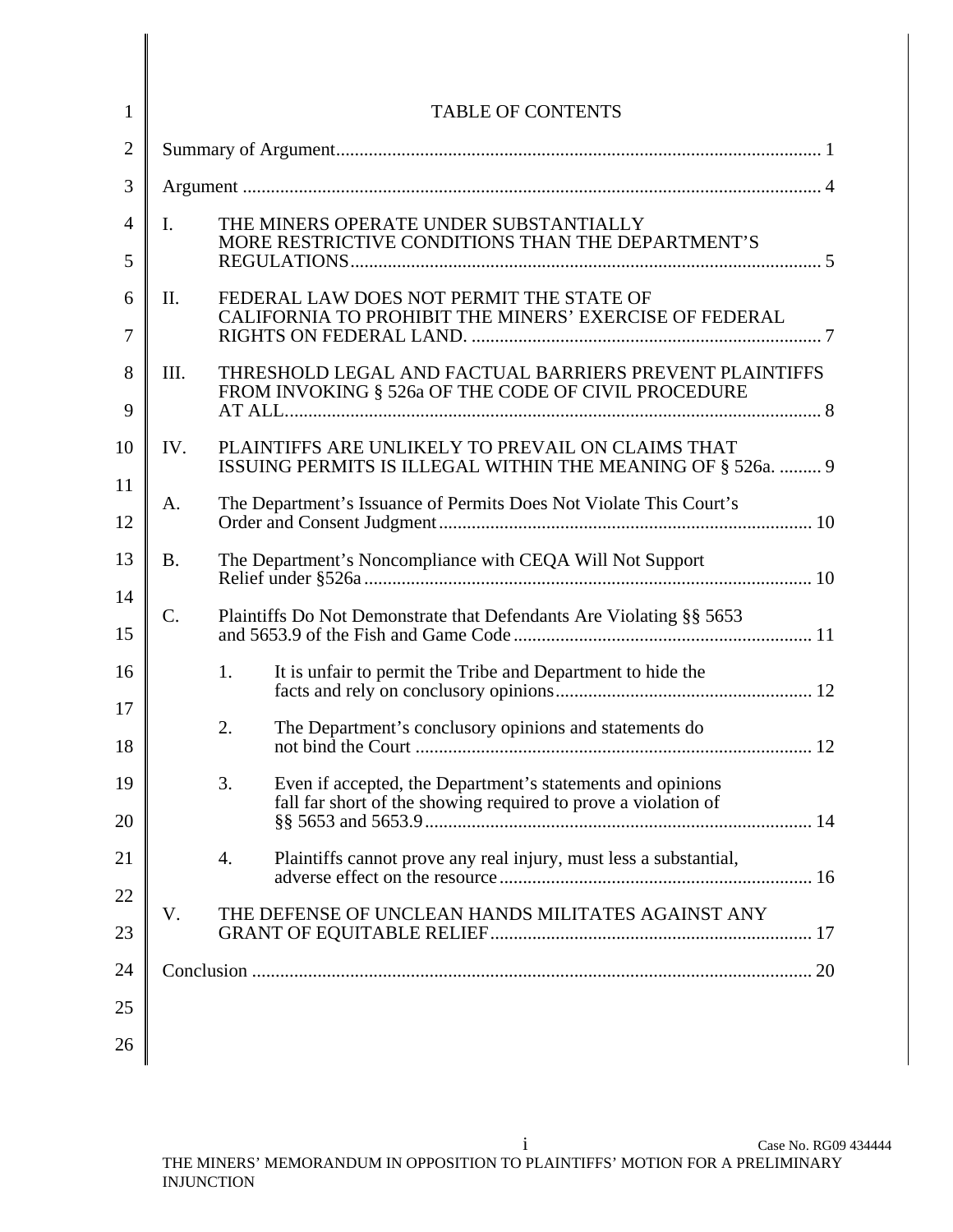| $\mathbf{1}$        | <b>TABLE OF AUTHORITIES</b>                                                   |
|---------------------|-------------------------------------------------------------------------------|
| $\overline{2}$      | Adams v. Department of Motor Vehicles,                                        |
| 3                   | Arizona Cattle Growers' Ass'n v. U.S. Fish & Wildlife,                        |
| $\overline{4}$<br>5 | Blair v. Pitchess,                                                            |
| 6                   |                                                                               |
| $\overline{7}$      | Bradford v. Morrison,                                                         |
| 8                   | California Coastal Commission v. Granite Rock Co.,                            |
| 9                   | Clouser v. Espy,                                                              |
| 10                  |                                                                               |
| 11                  |                                                                               |
| 12                  | County of Sutter v. Board of Administration,                                  |
| 13                  |                                                                               |
| 14                  | Culligan Water Conditioning of Bellflower, Inc. v. State Bd. of Equalization, |
| 15<br>16            | Droeger v. Friedman, Sloan & Ross,                                            |
| 17                  | Granite Rock Co. v. California Coastal Comm'n,                                |
| 18                  |                                                                               |
| 19                  | Humane Society v. State Bd. of Equalization,<br>10 <sup>1</sup>               |
| 20                  | IT Corp. v. County of Imperial,                                               |
| 21                  | Jicarilla Apache Tribe v. Andrus,                                             |
| 22                  |                                                                               |
| 23                  | Karuk Tribe v. California Department of Fish and Game,                        |
| 24                  |                                                                               |
| 25                  | Karuk Tribe v. U.S. Forest Service,                                           |
| 26                  | Kendall-Jackson Winery, Ltd. v. Superior Court,                               |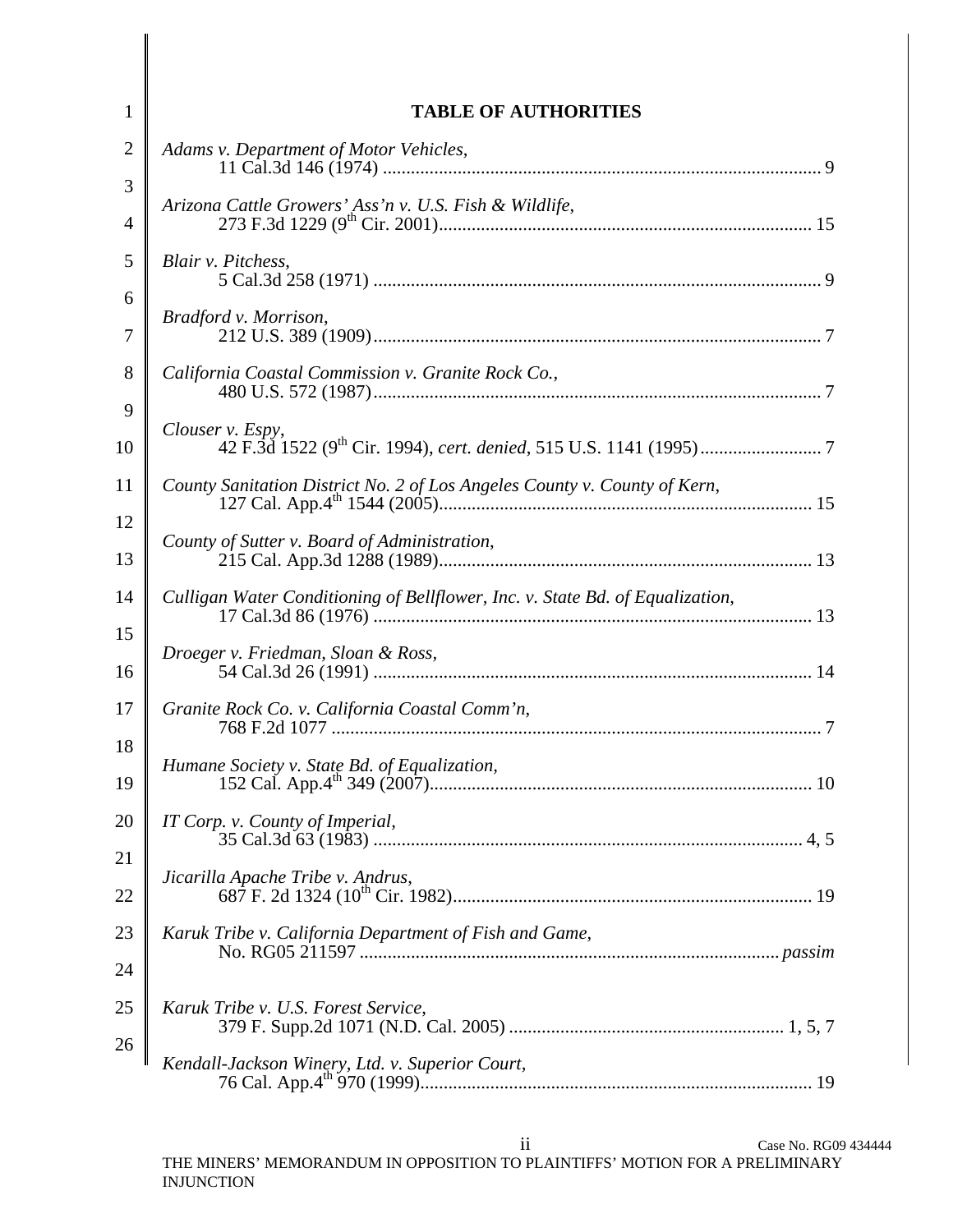| $\mathbf{1}$        | London v. Marco,                                                 |
|---------------------|------------------------------------------------------------------|
| $\mathfrak{2}$<br>3 | Peregrine Funding, Inc. v. Sheppard Mullin Richter & Hampton LLP |
| 4                   | Sagaser v. McCarthy,                                             |
| 5<br>6              | Serrano v. Priest,                                               |
| $\tau$              | Shively v. Eureka T.G.M. Co.,                                    |
| 8<br>9              | South Dakota Mining Ass'n v. Lawrence County,                    |
| 10                  | Silver v. Watson,                                                |
| 11<br>12            | Stanson v. Mott,                                                 |
| 13                  | State ex rel. Andrus v. Click,                                   |
| 14<br>15            | Trader Joe's Co. v. Progressive Campaigns, Inc.,                 |
| 16                  | United States v. Nogueira,                                       |
| 17<br>18            | United States v. Rizzinelli,                                     |
| 19                  | United States v. Shumway,                                        |
| 20<br>21            | Waste Management of Alameda County v. County of Alameda,         |
| 22                  |                                                                  |
| 23                  |                                                                  |
| 24                  |                                                                  |
| 25<br>26            |                                                                  |
|                     |                                                                  |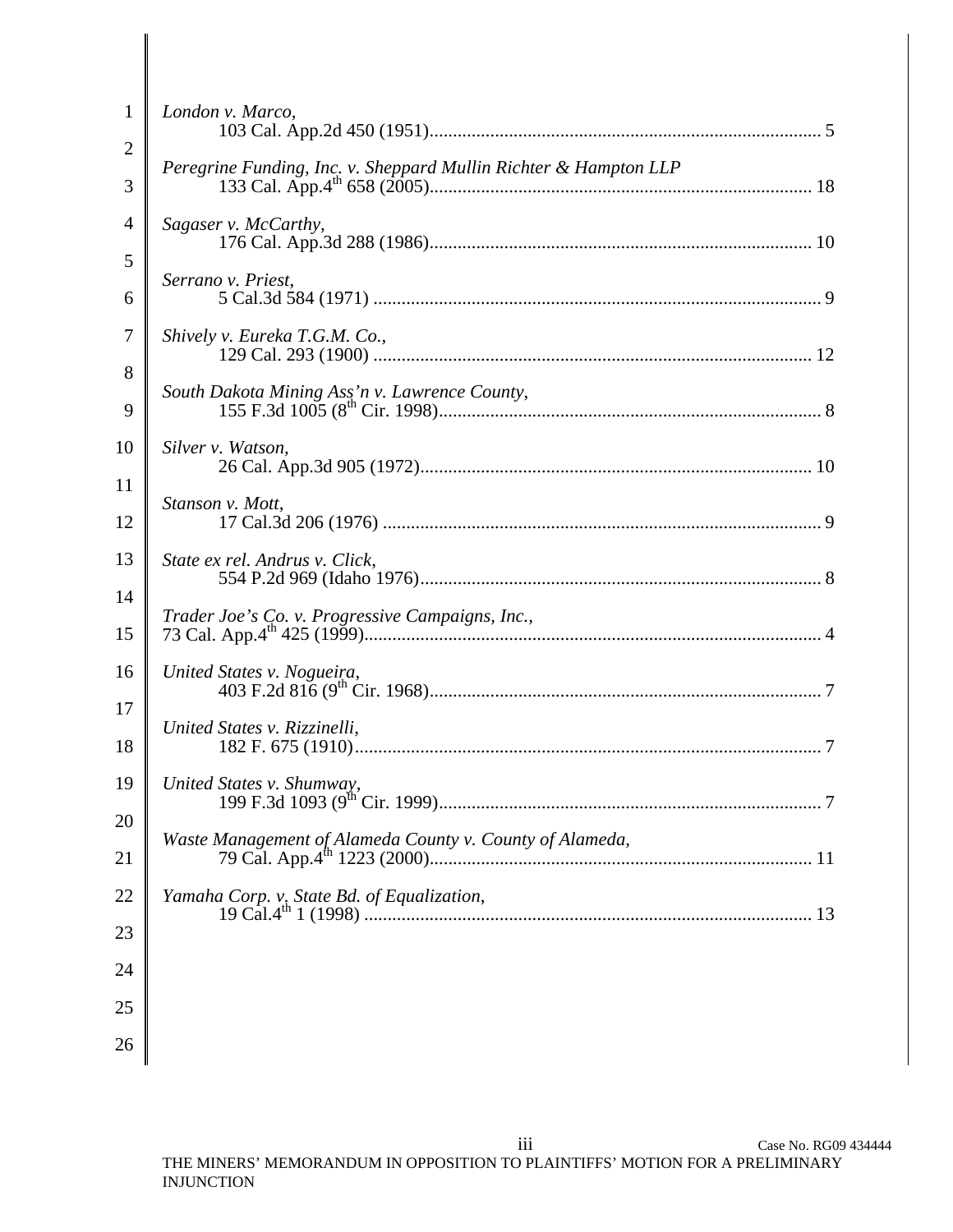| $\mathbf{1}$        | <b>STATUTES</b> |
|---------------------|-----------------|
| 2                   |                 |
| 3                   |                 |
| $\overline{4}$      |                 |
| 5                   |                 |
| 6<br>$\overline{7}$ |                 |
| 8                   |                 |
| 9                   |                 |
| 10                  |                 |
| 11                  |                 |
| 12                  |                 |
| 13<br>14            |                 |
| 15                  |                 |
| 16                  |                 |
| 17                  |                 |
| 18                  |                 |
| 19                  |                 |
| 20                  |                 |
| 21                  |                 |
| 22                  |                 |
| 23                  |                 |
| 24<br>25            |                 |
| 26                  |                 |
|                     |                 |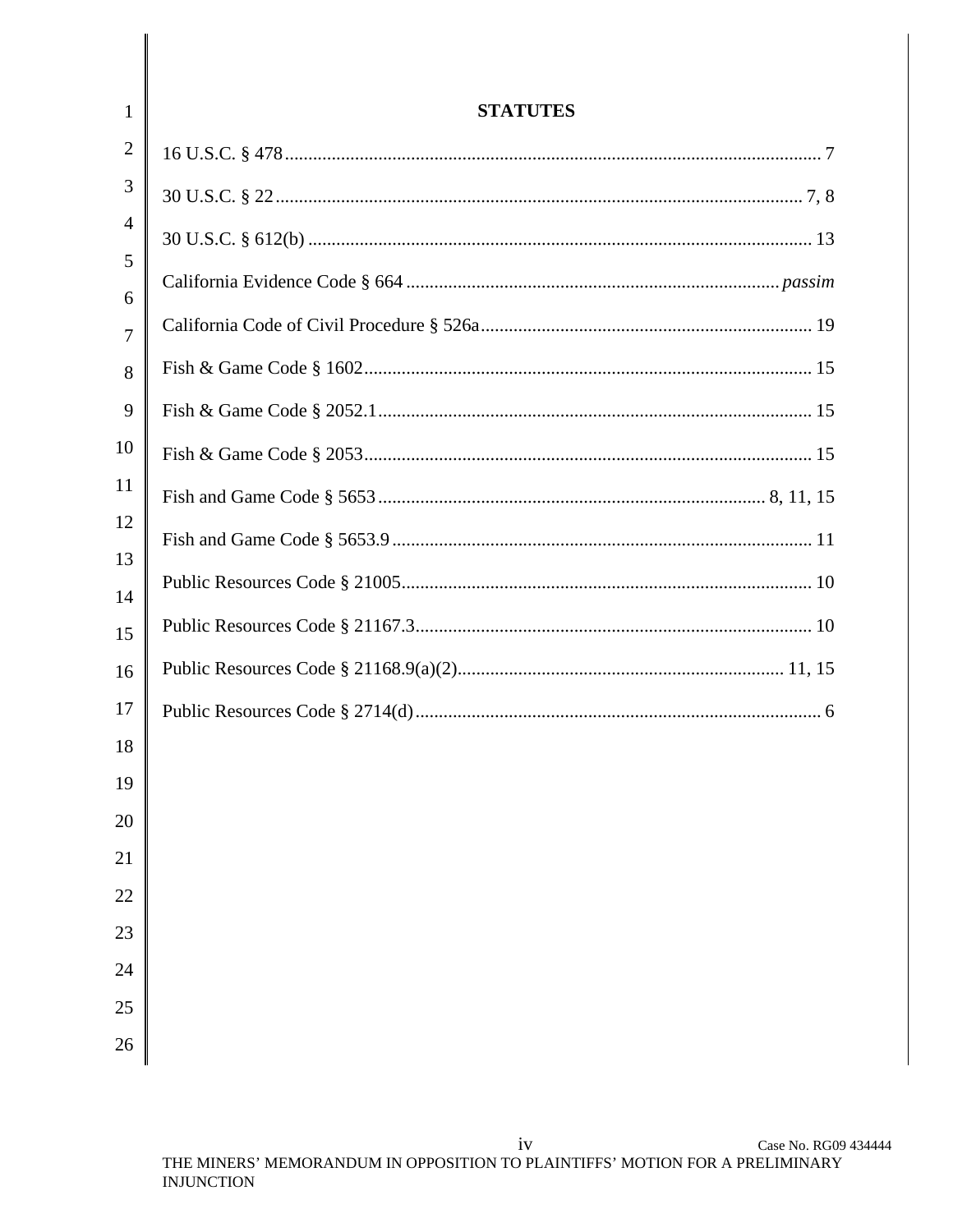2 3 4

5

6

7

1

#### **Summary of Argument**

The New 49'ers, Inc. is a California corporation leasing mining claims in the Klamath National Forest on behalf of its more than 1,000 members; Mr. Koons holds at least one such claim. We call these parties "the Miners," and they and other intervenors who mine are the real parties in interest in this suit. They are the only parties who will suffer any appreciable effects whatsoever from this litigation, which threatens to close an entire industry down for no real benefit to anyone.

8 9 10 11 12 13 14 15 16 17 18 19 This dispute is but the latest round in a constant series of battles that began when the Karuk Tribe faithlessly discarded the product of prolonged negotiations involving the Miners, the Tribe, the Department, the U.S. Forest Service, and other local interests. (*See generally Karuk Tribe v. U.S. Forest Service*, 379 F. Supp.2d 1071, 1082-84 (N.D. Cal. 2005), *appeal*  pending; RJN1<sup>1</sup> (McCracken Decl.  $\P$  11-47); *see also* Effman Decl.  $\P$  10.) That product was an extensive series of highly-specific local restrictions embodied into the "Notice of Intent" instrument utilized by the U.S. Forest Service to regulate suction dredge mining in the Klamath National Forest. (RJN1 (McCracken Decl. ¶ 46-47); Buchal Decl. ¶ 10 & Ex. 4 (current Notice of Intent).) In annual "Notice of Intent" filings, the Miners have at all relevant times accommodated every specific concern articulated by the biologists involved, and continued to abide by those restrictions, even though in many cases no evidence whatsoever supported such restrictions. (*Id.*)

20 21 22 23 24 Remarkably, neither the Department nor the Tribe has ever been willing or able to provide even a scintilla of evidence of any injury to fish arising by reason of the operations of the Miners. They have at all relevant times—most recently by opposing expedited discovery in this case—sought to conceal such data as they might have. Eschewing all lawful processes for developing governmental regulations in California, the Department instead engaged in private

25

<sup>26</sup>  <sup>1</sup> Inasmuch as this is the third round of litigation between these parties raising almost identical issues, many prior declarations are collected in the Request for Judicial Notice ("RJN") filed herewith, and a special citation form is adopted to quickly refer the Court to the particular RJN exhibit number (*e.g.*, "RJN1"), and the pinpoint citation within that document. By contrast, citations to a "Decl." without an RJN reference refer to Declarations separately and recently filed in this action.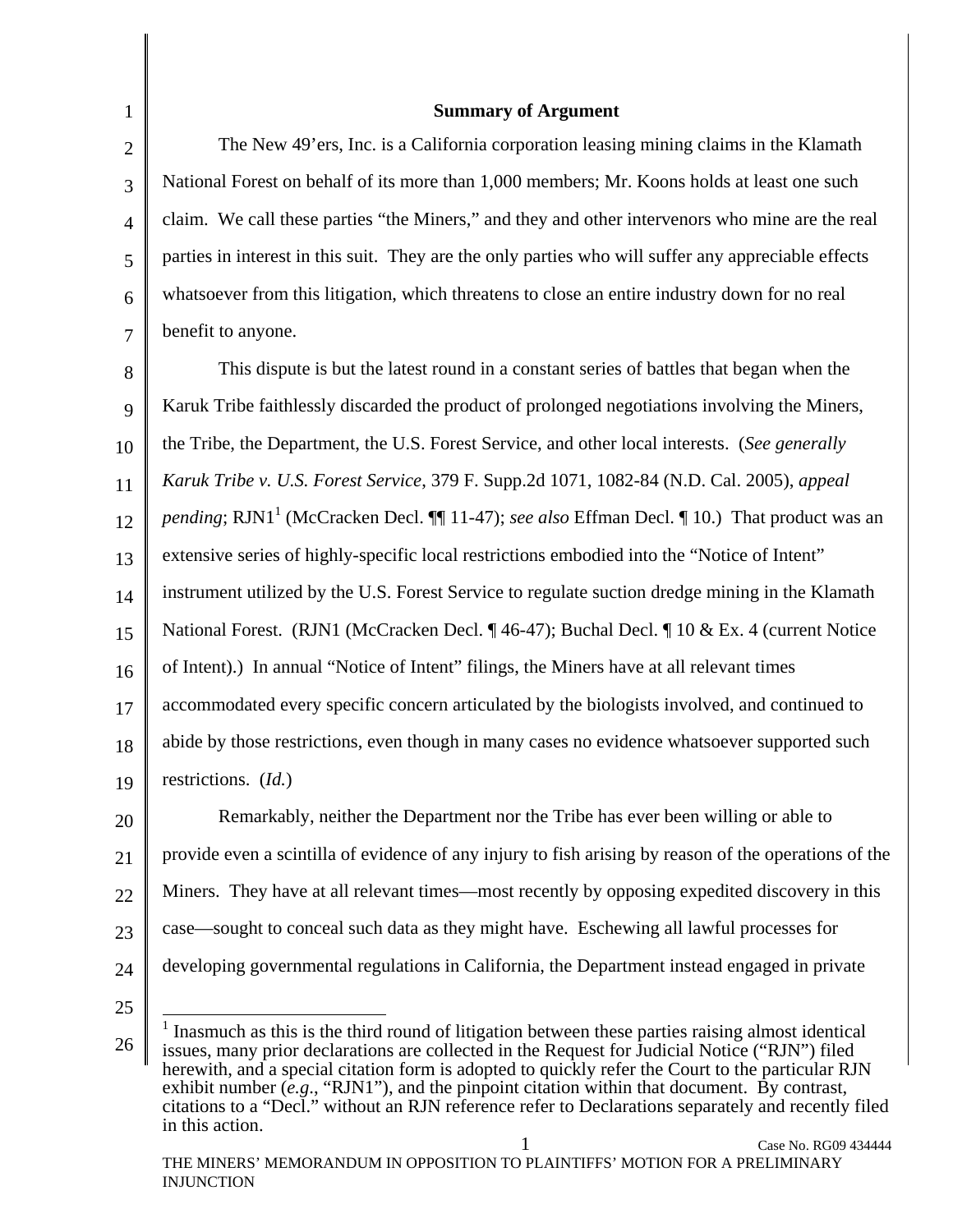2 3 4 negotiations with the Tribe to reach a Joint Stipulation restricting mining in Case No. RG05 211597. No notice was ever provided to any real parties in interest of the existence of the suit; a miner found out by accident and objected while the Joint Stipulation was sitting on Judge Sabraw's desk for signature.

5 6 7 8 9 10 11 12 13 14 15 The Department initially defended the Joint Stipulation on the basis of testimony from a Departmental bureaucrat, Mr. Manji, that it prevented the "potential" for adverse impacts. After this Court was persuaded that the Department was not allowed to shut down mining by secret negotiations with the Tribe, the Department attempted to lose the case on the basis of new, changed testimony from Mr. Manji's testimony claiming "deleterious effects" on coho salmon. Another bureaucrat, Mr. Curtis, echoed Mr. Manji's conclusion. The Miners have moved to strike this testimony in the accompanying Motion to Strike, but whether or not it is to be considered in resolving the injunction request, neither the Tribe nor the Department has ever presented any concrete evidence of any specific harm arising under any particular activity, and in particular *do not offer any factual predicate for interference with permits utilized by the Miners and their members.* 

16 17 18 19 20 21 We begin by demonstrating the importance of federal law, because the Miners (and perhaps most other California miners), are operating under federally-protected property rights (mining claims) in the Klamath National Forest, and federal law forbids the State of California from enforcing an outright prohibition on suction dredge mining. While California is not prohibited from operating a reasonable, permit-based scheme for mining notwithstanding parallel federal regulatory efforts, such efforts cannot materially interfere with the mining.

22

1

The Miners have no quarrel with current regulations, which in the initial words of Mr.

23 Manji:

24

25 26

". . . serve to permit suction dredging activities while, at the same time, providing protection for spawning adult salmonids, including chinook salmon, and the developing eggs and larvae of such species, which remain in the gravel following spawning. The existing regulations provide this protection by establishing watercourse-specific closures and seasonal restrictions on suction dredging activities." (RJN7 (Manji Decl. 13).)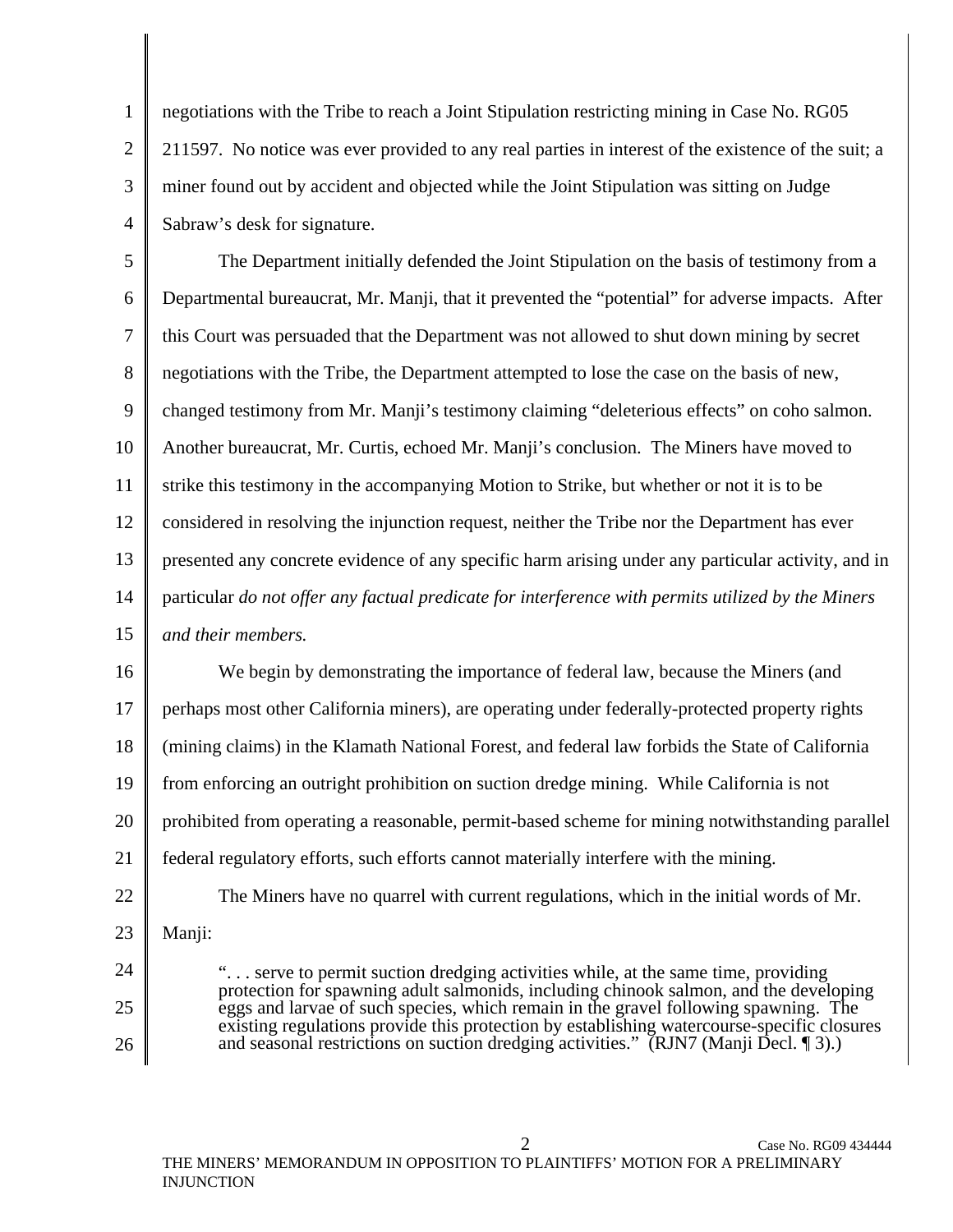| $\mathbf{1}$            | Prior to the involvement of the Attorney General through Case No. RG05 211597, the                                                                                                                                                                                                                                                                                                                                                                                                                                                                                                                                                                                                                                                                                                  |
|-------------------------|-------------------------------------------------------------------------------------------------------------------------------------------------------------------------------------------------------------------------------------------------------------------------------------------------------------------------------------------------------------------------------------------------------------------------------------------------------------------------------------------------------------------------------------------------------------------------------------------------------------------------------------------------------------------------------------------------------------------------------------------------------------------------------------|
| $\overline{2}$          | Department consistently insisted that "[a]ny changes to the suction dredging regulations will                                                                                                                                                                                                                                                                                                                                                                                                                                                                                                                                                                                                                                                                                       |
| 3                       | have to be supported by data that clearly confirm that the current regulations result in negative                                                                                                                                                                                                                                                                                                                                                                                                                                                                                                                                                                                                                                                                                   |
| $\overline{4}$          | impacts to fish, and that the changes would decrease those impacts". $(E.g., RJN4 (2d))$                                                                                                                                                                                                                                                                                                                                                                                                                                                                                                                                                                                                                                                                                            |
| 5                       | McCracken Decl. Ex. 4 [Director's letter of Feb. 24, 2005]).) The Department knew, as its                                                                                                                                                                                                                                                                                                                                                                                                                                                                                                                                                                                                                                                                                           |
| 6                       | extraordinarily-experienced local biologist testified:                                                                                                                                                                                                                                                                                                                                                                                                                                                                                                                                                                                                                                                                                                                              |
| 7<br>8<br>9<br>10<br>11 | "In all my years of experience, I have never seen evidence of a single fish killed by<br>suction dredge mining, even juvenile fish, because the Department has restricted such<br>activity in the only period when mining is likely to cause actual injury by digging into<br>fish redds or areas where alevins (sac-fry) would be present. To the extent that otherwise<br>lawful activities are to be restricted because of <i>potential</i> impacts to fish, a very great<br>number of activities, including boating on the Klamath River, swimming in the Klamath<br>River, any disturbance of earth near the Klamath River, and fishing while wading in the<br>Klamath River could all be restricted with equal biological justification." (RJN8 (2d)<br>Maria Decl. $\P$ 6).) |
| 12                      | We demonstrate below that there are no impacts beyond potential impacts avoided by reason of                                                                                                                                                                                                                                                                                                                                                                                                                                                                                                                                                                                                                                                                                        |
| 13                      | the present regulations, and that all pertinent provisions of California law refute the notion that                                                                                                                                                                                                                                                                                                                                                                                                                                                                                                                                                                                                                                                                                 |
| 14                      | such potential impacts may serve as the basis for restrictions on suction dredge mining.                                                                                                                                                                                                                                                                                                                                                                                                                                                                                                                                                                                                                                                                                            |
| 15                      | Beyond the lack of factual support for restrictions on the Miners, or California miners                                                                                                                                                                                                                                                                                                                                                                                                                                                                                                                                                                                                                                                                                             |
| 16                      | generally, plaintiffs' motion suffers from serious threshold legal defects. Many of the plaintiffs,                                                                                                                                                                                                                                                                                                                                                                                                                                                                                                                                                                                                                                                                                 |
| 17                      | as tax-exempt entities, manifestly lack standing. And the plain language of the statute does not                                                                                                                                                                                                                                                                                                                                                                                                                                                                                                                                                                                                                                                                                    |
| 18                      | permit suits against state officials—though it has been so applied in the past.                                                                                                                                                                                                                                                                                                                                                                                                                                                                                                                                                                                                                                                                                                     |
| 19                      | Finally, application of the doctrine of "unclean hands" bars equitable relief for the Tribe                                                                                                                                                                                                                                                                                                                                                                                                                                                                                                                                                                                                                                                                                         |
| 20                      | and its agents, for this suit is not motivated by any desire to protect the environment, but rather to                                                                                                                                                                                                                                                                                                                                                                                                                                                                                                                                                                                                                                                                              |
| 21                      | eliminate impediments to illegal activities perceived to be threatened by the Miners' presence.                                                                                                                                                                                                                                                                                                                                                                                                                                                                                                                                                                                                                                                                                     |
| 22                      | Given the lack of any harm to plaintiffs, and massive harm to the Miners, miners across                                                                                                                                                                                                                                                                                                                                                                                                                                                                                                                                                                                                                                                                                             |
| 23                      | California, and the remote rural communities that depend on them, circumstances do not support                                                                                                                                                                                                                                                                                                                                                                                                                                                                                                                                                                                                                                                                                      |
| 24                      | the extraordinary remedy of an injunction.                                                                                                                                                                                                                                                                                                                                                                                                                                                                                                                                                                                                                                                                                                                                          |
| 25                      |                                                                                                                                                                                                                                                                                                                                                                                                                                                                                                                                                                                                                                                                                                                                                                                     |
| 26                      |                                                                                                                                                                                                                                                                                                                                                                                                                                                                                                                                                                                                                                                                                                                                                                                     |
|                         |                                                                                                                                                                                                                                                                                                                                                                                                                                                                                                                                                                                                                                                                                                                                                                                     |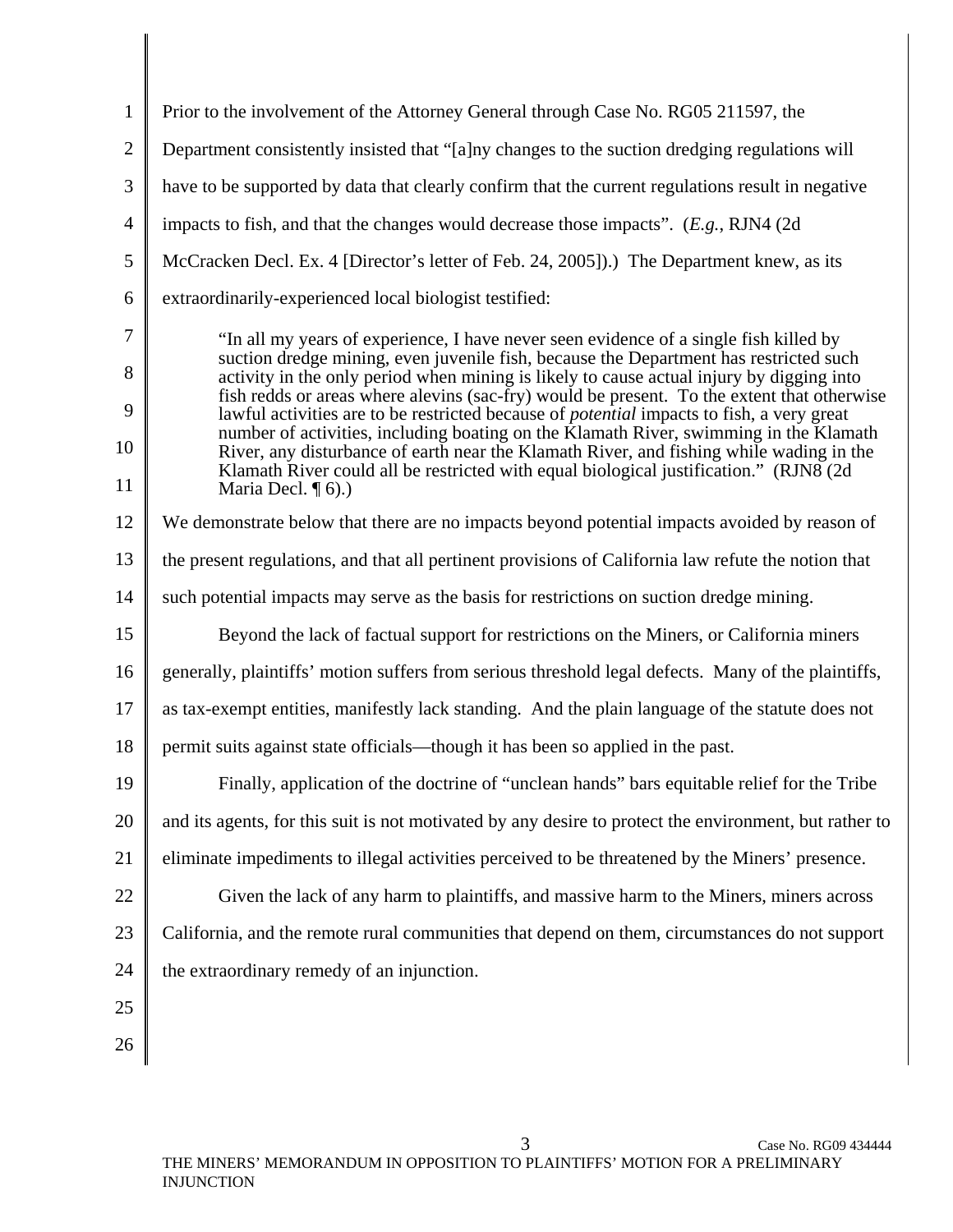2 3 4 5 6 7 **Argument**  To obtain a preliminary injunction in the lower court, a plaintiff must prove: (1) a reasonable probability the plaintiff would prevail on the merits; (2) the harm to the plaintiff from denying the preliminary injunction outweighed the harm to the defendants from imposing the preliminary injunction; and (3) the plaintiff would suffer irreparable harm if the preliminary injunction were not granted. *Trader Joe's Co. v. Progressive Campaigns, Inc.* (1999) 73 Cal. App. $4^{th}$  425, 429.

1

8 9 10 11 12 13 14 15 Plaintiffs cite *IT Corp. v. County of Imperial* (1983) 35 Cal.3d 63 for the proposition that as "public enforcers" they are entitled to a rebuttable presumption that harm to the public outweighs harm to the defendant. While the Miners amply dispel any such presumption, the *IT* case, refers to circumstances "when *a governmental entity* seeks to enjoin an alleged violation of a zoning ordinance which specifically provides for injunctive relief". *Id.* at 69 (emphasis added); see also id. at 72.<sup>2</sup> Plaintiffs' citation of *IT* for the proposition that the taxpayer statute alone indicates "significant public harm" (Pltfs' Mem. 17) is misleading, insofar as the IT case did not involve § 526a of the Code of Civil Procedure.

16 17 18 19 20 21 22 23 24 25 26 A more general flaw with application of plaintiffs' environmental injunction caselaw is that most environmental law cases involve the construction of projects that are (1) permanent; and (2) lack demonstrable *positive* effects on the environment. Plaintiffs' authority notes the explicit reliance on the predicate that "environmental injury . . . is often permanent or at least of long duration". (Plfts. Mem. 18 (citation omitted).) Here, however, the asserted negative impacts of creating small holes, mainly by hand, in the bottom of rivers are well-understood to be localized and temporary; as the Department found in the 1994 EIR: "In almost all cases, gravel piles left by suction dredging are erased by annual winter/spring flows". (Attachment to Request for Judicial Notice Ex. 3, at 5.) And the positive effects, which include both the removal of toxic material and creation of superior spawning habitat (and temporary thermal refugia) are long term. (*See infra* Point IV(c)(4).)

<sup>&</sup>lt;sup>2</sup> While the Karuk Tribe might be characterized as "governmental entity," it has no jurisdiction over the suction dredge mining issue.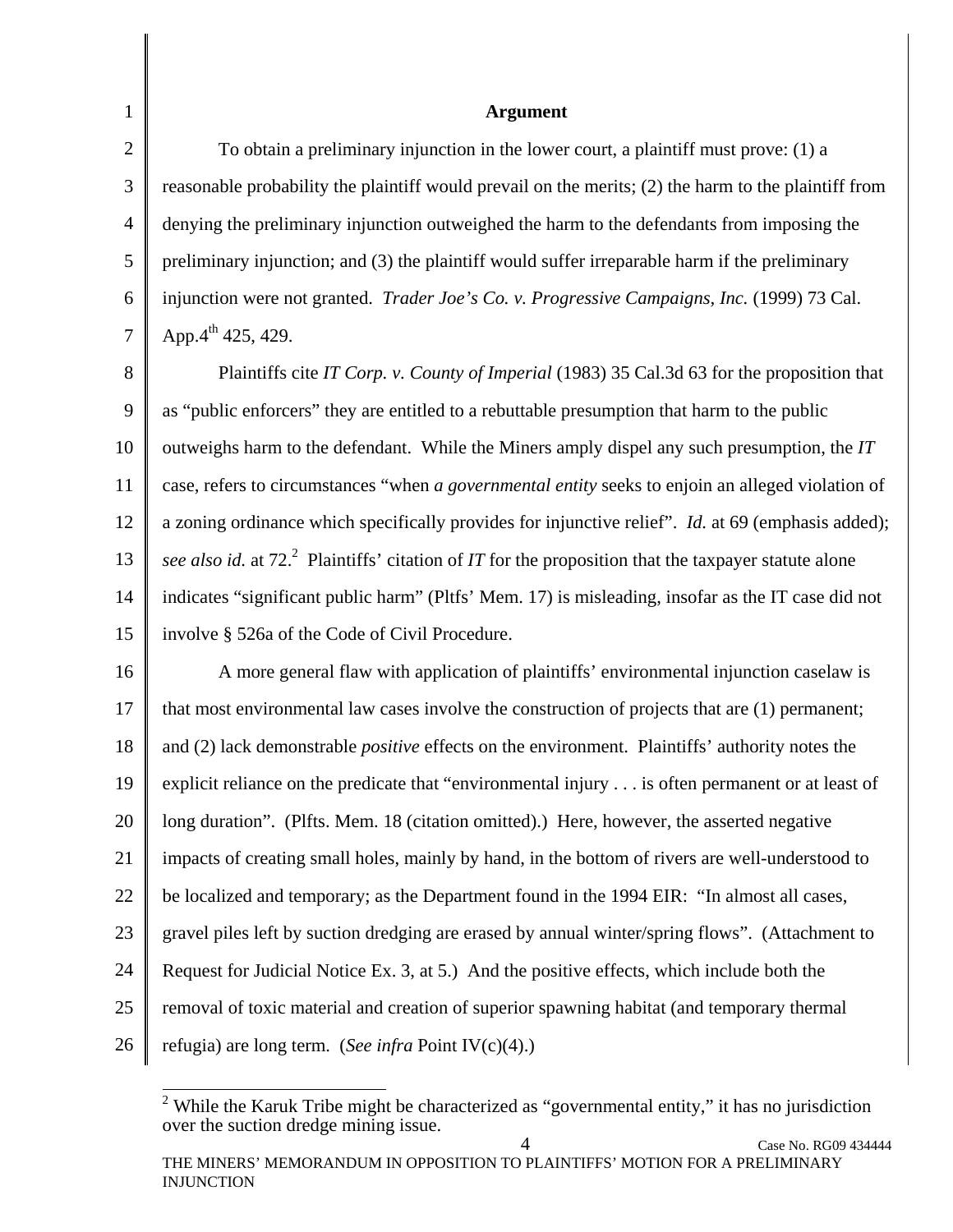1 2 3 4 5 6 7 8 9 10 11 12 13 14 15 16 17 18 19 20 21 22 23 24 25 26 As the *IT* case explains, the "ultimate goal of any test used in deciding whether a preliminary injunction should issue is to minimize the harm which an erroneous interim decision may cause". *Id.* at 73. On the very limited record that can be assembled on the schedule demanded by plaintiffs, in a context of provable environmental benefits and imaginary environmental harm, the only real harm in this case is the potential destruction of an entire smallscale gold industry in which thousands of Californian engage. It is well-established that the court must deny the preliminary injunction if there is a substantial conflict in the evidence presented by the opposing parties, *London v. Marco* (1951) 103 Cal. App.2d 450, 452-53, and this case cries out for application of that rule. **I. THE MINERS OPERATE UNDER SUBSTANTIALLY MORE RESTRICTIVE CONDITIONS THAN THE DEPARTMENT'S REGULATIONS**  The previous case of *Karuk Tribe v. U.S. Forest Service*, *supra,* in which the Miners first defeated the baseless claims of the Karuk Tribe, explains in considerable detail a separate, federal regulatory regime applicable to the Miners. Specifically, under the applicable federal regulations, a "Notice of Intent" is provided by the Miners, and the local District Ranger determines whether "such operations will likely cause significant disturbance of surface resources"; if not, the Notice of Intent is accepted. *Id.* at 1078-79, 1081-82. At all relevant times, the Forest Service has accepted the Miners' notices of intent. (Buchal Decl. ¶ 10.) In this case, the restrictions embodied in the Notices of Intent under which the Miners operate were the product of extensive negotiations involving the Tribe, the Miners, biologists from the Department and the U.S. Forest Service, and other local environmentalists. *Karuk Tribe*, 379 F. Supp.2d at 1082-84; RJN1 (McCracken Decl. ¶¶ 29-47). The Miners have operated under these restrictions ever since, notwithstanding the Tribe's faithless repudiation of its agreement to them. (*See* Buchal Decl. ¶ 10.) The Departmental regulations prohibit a number of mining techniques (*see generally* Saxton Decl. Ex. P, at 6) and establish extremely detailed, river reach by river reach timing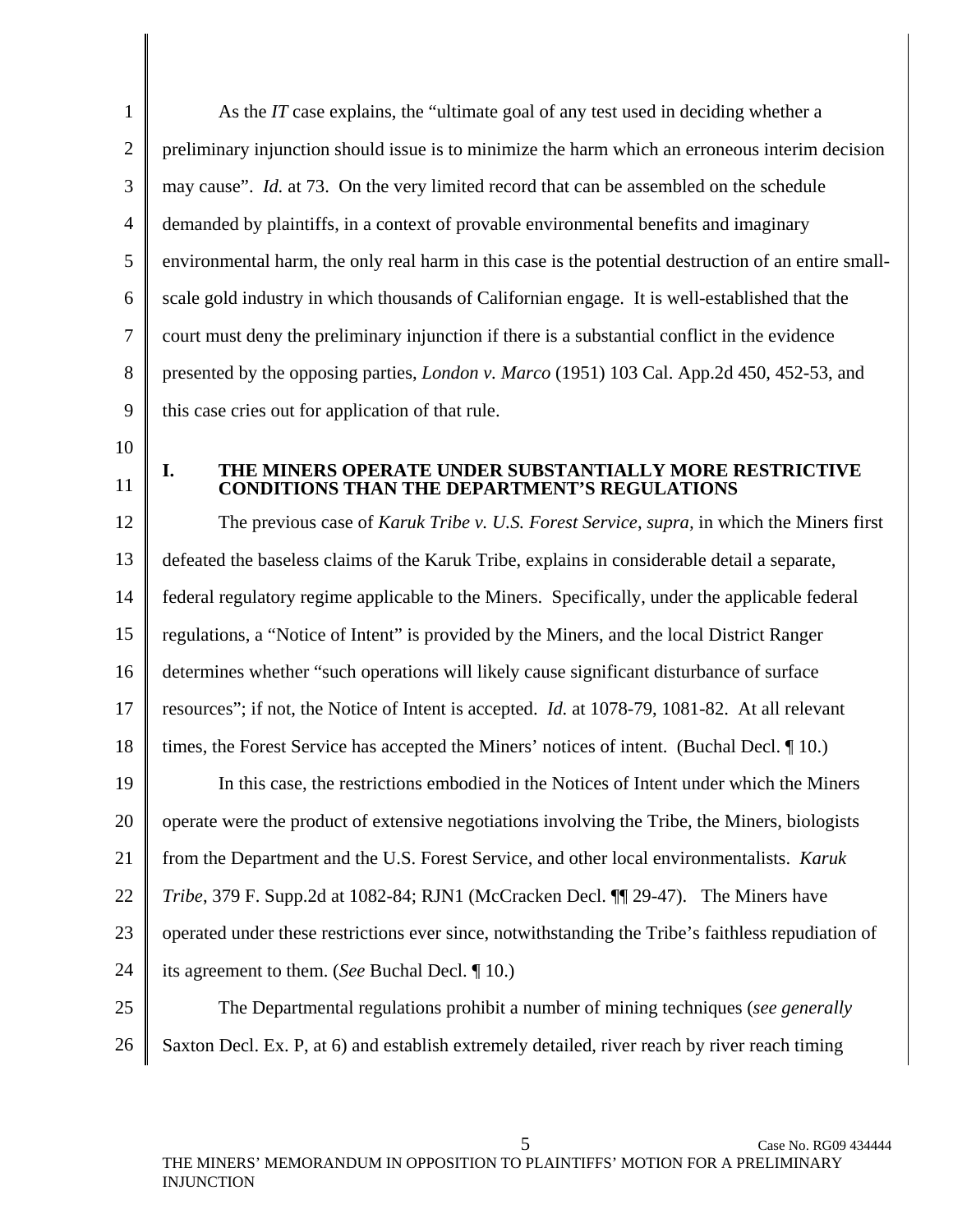| $\mathbf{1}$   | restrictions limiting operations at times when fish may be present during sensitive periods of                                                                                                                                                                                                                                                                                                                                                                                                                                                                                                                                                                                                                        |  |
|----------------|-----------------------------------------------------------------------------------------------------------------------------------------------------------------------------------------------------------------------------------------------------------------------------------------------------------------------------------------------------------------------------------------------------------------------------------------------------------------------------------------------------------------------------------------------------------------------------------------------------------------------------------------------------------------------------------------------------------------------|--|
| $\overline{2}$ | their lifecycles (id. at 6-13). The Notice of Intent restrictions go far, far beyond these                                                                                                                                                                                                                                                                                                                                                                                                                                                                                                                                                                                                                            |  |
| 3              | restrictions, constituting a good faith attempt by the Miners to address virtually every                                                                                                                                                                                                                                                                                                                                                                                                                                                                                                                                                                                                                              |  |
| $\overline{4}$ | conceivable objection put forth by the Tribe and others. In particular, the Miners and their                                                                                                                                                                                                                                                                                                                                                                                                                                                                                                                                                                                                                          |  |
| 5              | members:                                                                                                                                                                                                                                                                                                                                                                                                                                                                                                                                                                                                                                                                                                              |  |
| 6              |                                                                                                                                                                                                                                                                                                                                                                                                                                                                                                                                                                                                                                                                                                                       |  |
| 7              | Avoid eleven so-called "thermal refugia" (and any others that may be identified<br>(Buchal Decl. Ex. 4, at 3)—even though detailed measurements suggest that they<br>are vastly overstated (RJN5 (2d Greene Decl. ¶ 6));                                                                                                                                                                                                                                                                                                                                                                                                                                                                                              |  |
| 8<br>9         | Restrict the density of miners (Buchal Decl. Ex. 4, at 3), even though such density<br>$\bullet$<br>has no documented averse effects; and                                                                                                                                                                                                                                                                                                                                                                                                                                                                                                                                                                             |  |
| 10<br>11       | Impose numerous, specific additional operational restrictions relating to use of<br>fuel, river access, camping and other issues (id. at 5-10.)                                                                                                                                                                                                                                                                                                                                                                                                                                                                                                                                                                       |  |
| 12             | Properly understood, the Miners themselves form an extra-regulatory body supplementing the                                                                                                                                                                                                                                                                                                                                                                                                                                                                                                                                                                                                                            |  |
| 13             | efforts of federal and state regulators. (See id. at 1.)                                                                                                                                                                                                                                                                                                                                                                                                                                                                                                                                                                                                                                                              |  |
| 14             | The scale of the Miners' operations for this summer involves "a daily average of 12                                                                                                                                                                                                                                                                                                                                                                                                                                                                                                                                                                                                                                   |  |
| 15             | active suction dredges out of approximately 45 dredges disbursed throughout 39 miles of stream                                                                                                                                                                                                                                                                                                                                                                                                                                                                                                                                                                                                                        |  |
| 16             | course during the dredging season". ( <i>Id.</i> at 2.) On average, each of these dredges will move                                                                                                                                                                                                                                                                                                                                                                                                                                                                                                                                                                                                                   |  |
| 17             | only about $\frac{1}{4}$ cubic yard of material. <sup>3</sup> ( <i>Id.</i> ) These activities are manifestly tiny in a comparison                                                                                                                                                                                                                                                                                                                                                                                                                                                                                                                                                                                     |  |
| 18             | to a single commercial gravel mine of the sort commonly conducted on river bars in California.                                                                                                                                                                                                                                                                                                                                                                                                                                                                                                                                                                                                                        |  |
| 19             | The record is devoid of any evidence that any of the Miners (or their members) have ever                                                                                                                                                                                                                                                                                                                                                                                                                                                                                                                                                                                                                              |  |
| 20             | injured so much as a single fish, <sup>4</sup> notwithstanding repeated inspections by the Tribe and Forest                                                                                                                                                                                                                                                                                                                                                                                                                                                                                                                                                                                                           |  |
| 21             | Service (RJN1 (McCracken Decl. $\P$ 48).) Even if the Court were to consider the conclusory                                                                                                                                                                                                                                                                                                                                                                                                                                                                                                                                                                                                                           |  |
| 22             | suggestions of the Department that somewhere, somehow, someone's operations under a permit                                                                                                                                                                                                                                                                                                                                                                                                                                                                                                                                                                                                                            |  |
| 23             | 3<br>By contrast, California's surface mining law exempts operations moving less than 1,000 yards<br>of material from any permitting requirement. Public Resources Code § 2714(d).                                                                                                                                                                                                                                                                                                                                                                                                                                                                                                                                    |  |
| 24<br>25<br>26 | <sup>4</sup> Plaintiffs did obtain an e-mail, which the Miners have moved to strike, which claims that<br>"dredging [in the Eldorado National Forest] dislodged a[frog] egg mass and had strewn sand in<br>the location of tadpoles". (Saxton Decl. Ex. J.) This is the closest thing to any actual harm that<br>plaintiffs have come up with in nearly five years of litigation, yet no evidence is provided as to<br>whether the eggs were injured in any way, or whether the dredging was done under a permit and<br>in compliance with the regulations. The Miners are prepared to prove, if need be, that the<br>highest populations of this type of frog in California are found in an area popular for mining, |  |
|                | perhaps because the mining provides superior habitat for the frogs, too.<br>6<br>Case No. RG09 434444<br>THE MINERS' MEMORANDUM IN OPPOSITION TO PLAINTIFFS' MOTION FOR A PRELIMINARY<br><b>INJUNCTION</b>                                                                                                                                                                                                                                                                                                                                                                                                                                                                                                            |  |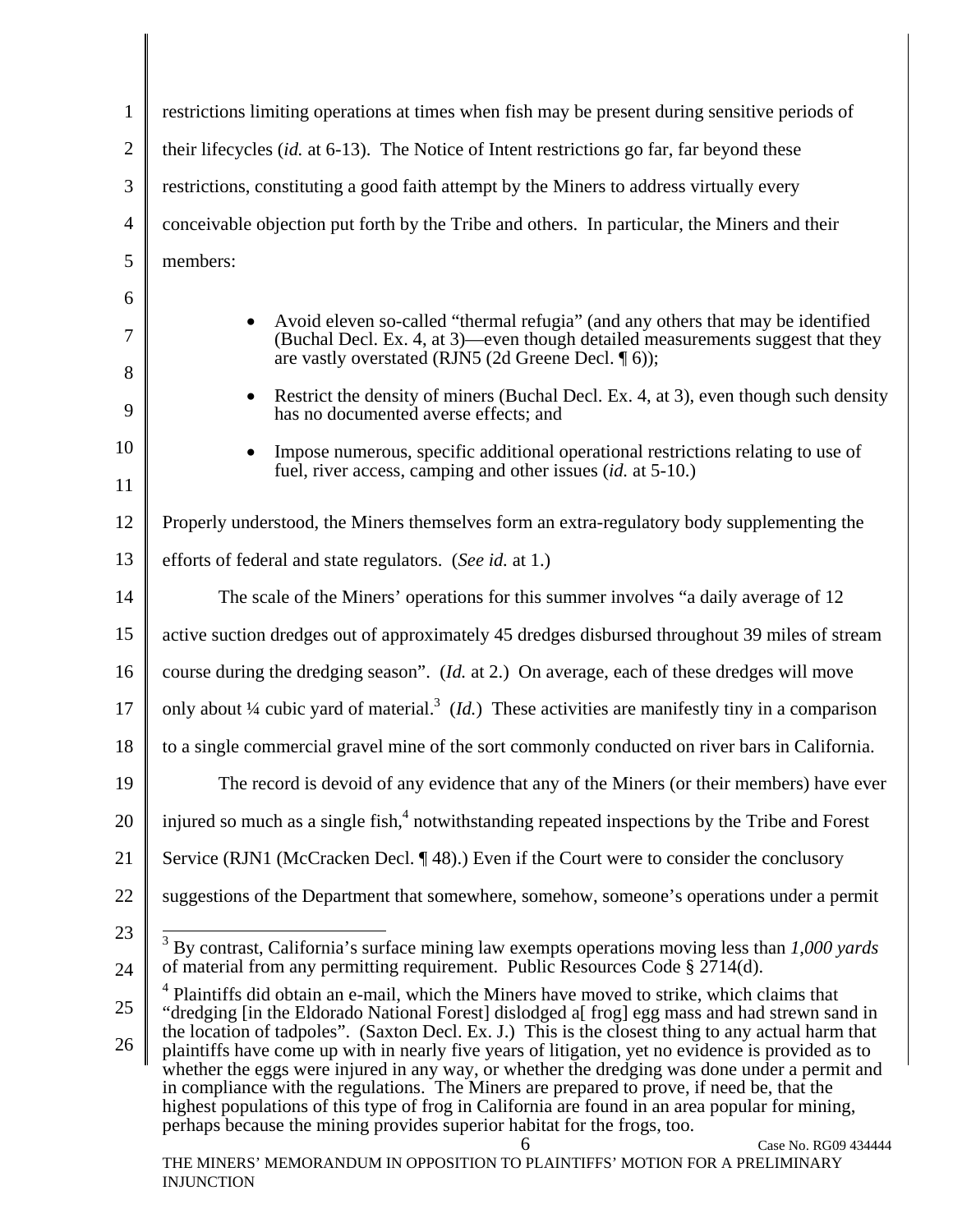are "deleterious to fish", there is no basis for restraining the activities of the Miners and their members.

3 4

1

2

#### **II. FEDERAL LAW DOES NOT PERMIT THE STATE OF CALIFORNIA TO**  *PROHIBIT* **THE MINERS' EXERCISE OF FEDERAL RIGHTS ON FEDERAL LAND.**

5 6 7 8 9 10 11 12 13 The Miners operate within the Klamath National Forest, using federally-protected mining rights (claims) subject to strong federal policies promoting mining. The Miners conduct their activities on federal land, under the jurisdiction of the United States Forest Service, hence the Tribe's initial, unsuccessful attempt to shut down the Miners in federal court. *See generally Karuk Tribe of California v. U.S. Forest Service*, *supra*. That case reviews the extensive federal statutory and regulatory scheme involved; "[n]o citation of authority is needed to support the statement that the all-pervading purpose of the mining laws is to further the speedy and orderly development of the mineral resources of our country". *United States v. Nogueira*, 403 F.2d 816, 823 (9<sup>th</sup> Cir. 1968).

14 15 16 17 18 19 20 21 Federal statutes declare that federal public lands "shall be free and open" for mining (30 U.S.C. § 22), and that regulations cannot unreasonably interfere with mining activities, *see generally Clouser v. Espy*, 42 F.3d 1522, 1529-30 (9th Cir. 1994), *cert. denied*, 515 U.S. 1141 (1995); 30 U.S.C. § 612(b); *see also* 16 U.S.C. § 478. To promote mineral development, the federal government has granted the Miners and others throughout California federallyestablished rights in their mining claims, which constitute private "property in the fullest sense of the word". *Bradford v. Morrison*, 212 U.S. 389, 395 (1909); *see also United States v. Shumway*, 199 F.3d 1093, 1100 ( $9<sup>th</sup>$  Cir. 1999) (discussing scope of legal interests represented in mining

22 23 claims); *United States v. Rizzinelli*, 182 F. 675, 681 (1910) (miners hold a "distinct but qualified property right" with "possessory title").

24

25 26 Case No. RG09 434444 THE MINERS' MEMORANDUM IN OPPOSITION TO PLAINTIFFS' MOTION FOR A PRELIMINARY INJUNCTION In this legal context, as the Attorney General has previously acknowledged, an attempt by California to outlaw suction dredge mining outright would be preempted under the Supremacy clause. *See Granite Rock Co. v. California Coastal Comm'n*, 768 F.2d 1077, 1080 (9th Cir. 1985), *rev'd sub nom California Coastal Commission v. Granite Rock Co.,* 480 U.S. 572, 586 (1987) ("the Coastal Commission has consistently maintained that it does not seek to prohibit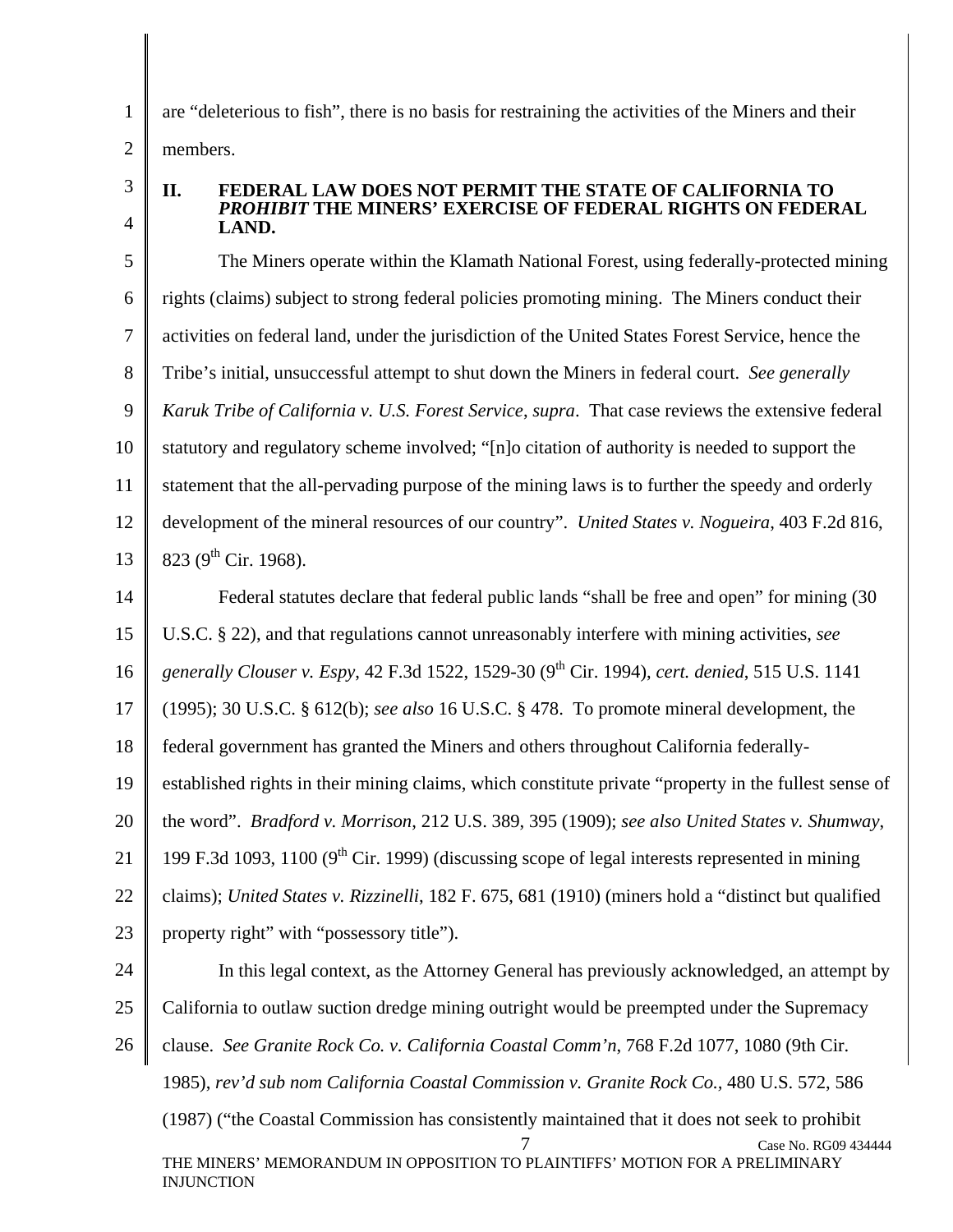1 2 3 4 5 6 mining of the unpatented claim on federal land"); *see also State ex rel. Andrus v. Click*, 554 P.2d 969, 975 (Idaho 1976) ("provisions of Idaho Act would be unenforceable to the extent they rendered it impossible to mine").) Thus the federal courts have not hesitated to strike down nonfederal restrictions prohibiting mining. *South Dakota Mining Ass'n v. Lawrence County*, 155 F.3d 1005 ( $8<sup>th</sup>$  Cir. 1998) (setting aside prohibition on "issuance of any new or amended permits for surface metal mining within the Spearfish Canyon Area").

7 8 9 10 11 12 13 14 15 16 17 18 19 20 21 Here, there is "no way to mine for gold in the river and streambeds at issue in this litigation other than by using suction dredge mining techniques". (RJN4 (2d McCracken Decl.  $\P$  7).<sup>5</sup>) While the impact of the federal policy favoring development of mineral resources on federal land on the scope of state regulation is a complex issue that merits further briefing, federal statutes (particularly 30 U.S.C. § 612(b)) and associated case law will not permit the State of California to halt suction dredge mining—at least in the National Forests where the Miners operate. Rather, to the extent it wishes to engage in duplicative regulation, the State must offer a permitting program with restrictions on the activity commensurate with preventing real, measurable, adverse effects, while permitting an opportunity to mitigate any such real effects. Fortunately, as demonstrated in Point  $IV(c)(3)$ , this is entirely consistent with California law, and § 5653 of the Fish and Game Code, which cannot be construed to prohibit suction dredging on the basis of potential or insubstantial harm. And the Miners have always stood ready, willing, and able to mitigate real harms, if any, through an orderly public CEQA and regulatory process which would by now be complete but for the Department and Tribe's continuing, faithless efforts to sidestep that process.

- 22
- 23

#### **III. THRESHOLD LEGAL AND FACTUAL BARRIERS PREVENT PLAINTIFFS FROM INVOKING § 526a OF THE CODE OF CIVIL PROCEDURE AT ALL.**

24 25 26 An essential element of plaintiffs' case, as to which no evidence is presented whatsoever, is that plaintiff taxpayers are actually before the Court. This deficiency alone merits denial of the application for an injunction. Worse still, most of the plaintiffs are tax-exempt entities, and

<sup>8</sup> Case No. RG09 434444 <sup>5</sup> Plaintiffs' counsel's unsworn speculation to the contrary (Pltf. Mem. 19), made in the service of the frivolous argument that harm to the Miners cannot be considered, must be disregarded.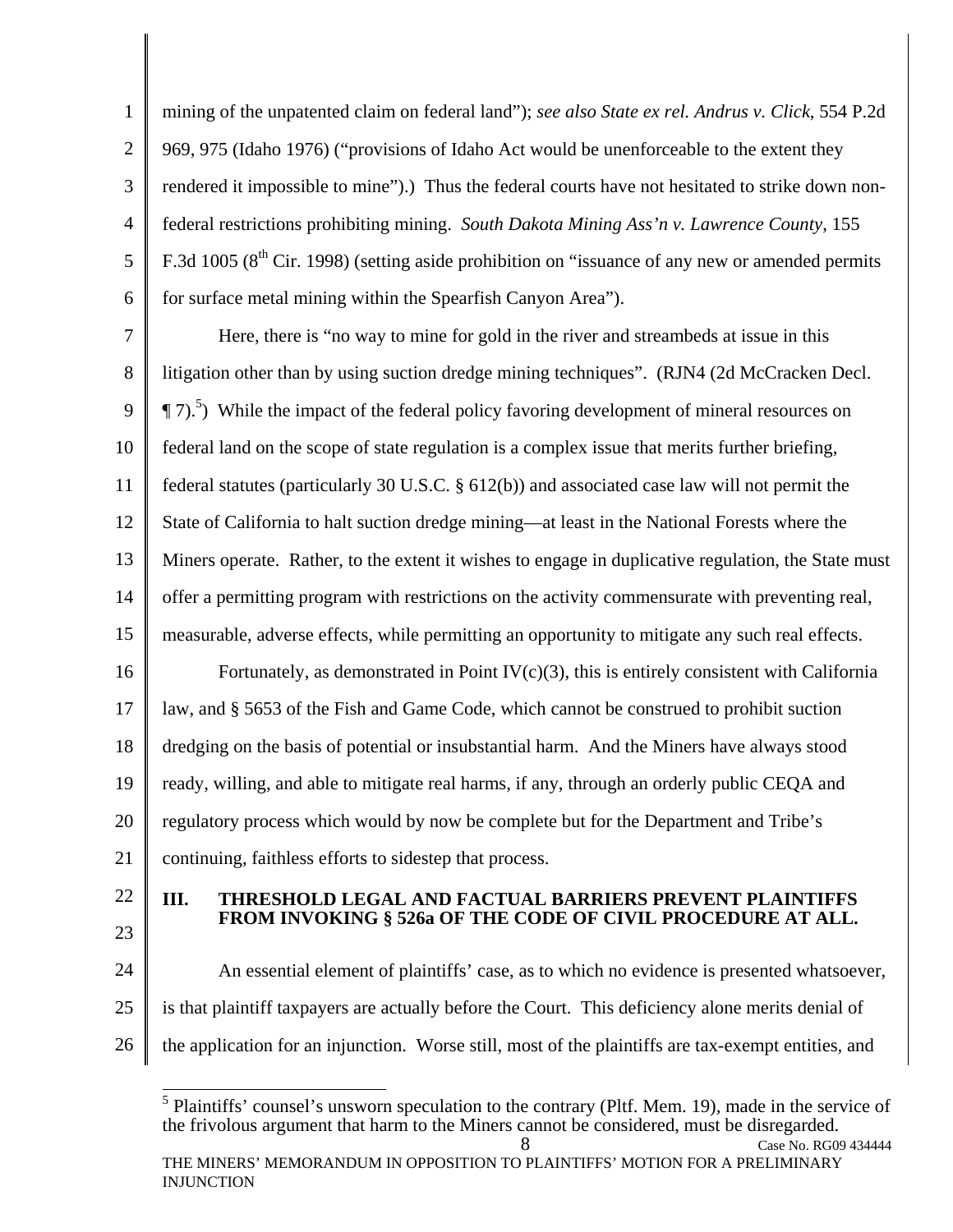their inclusion as plaintiff "taxpayers" speaks volumes as to the credibility of plaintiffs' case generally. (*See* Buchal Decl. ¶¶ 15-20.)

3 4 5 6 7 8 9 And even assuming that the Court were disposed to permit plaintiffs to cure their evidentiary deficiencies—and it should not—the plain, unambiguous and repeated language of the statute refers to financial injury to "a county, town, city or city and county of the state", and does not embrace financial injury to the State as a whole. While the Miners are aware of Supreme Court *dicta* to the contrary, <sup>6</sup> no authoritative interpretation of the statute expanding its utterly plain, unambiguous and limited language to *state* officials and agencies has been rendered, and the statute cannot be fairly construed to offer such relief.

10 11 12 A final threshold legal deficiency, adequately briefed by the other mining intervenors, is that the limited standing conferred on genuine taxpayers under § 526a of the Code of Civil Procedure is not regarded as sufficient for preliminary injunctive relief, only permanent relief.<sup>7</sup>

13 14

1

2

# **IV. PLAINTIFFS ARE UNLIKELY TO PREVAIL ON CLAIMS THAT ISSUING PERMITS IS ILLEGAL WITHIN THE MEANING OF § 526a.**

15 16 17 18 19 20 21 22 Even if § 526a were in theory available for these plaintiffs, against these defendants, in this procedural context, there is no "illegal expenditure of funds" to enjoin. Plaintiffs offer three theories of unlawfulness, all of which lack merit. First, the Department's contempt for this Court's Order and Judgment does not make permit issuance illegal, because the Order and Consent Judgment does not forbid the Department from issuing permits. Second, the Department's lack of compliance with its CEQA obligations, as set forth in the Court's Order and Judgment, does not make permit issuance illegal either. Third, no violation of § 5653 of the Fish and Game Code is, or could be, shown.

- 
- 23 24
- 25

Case No. RG09 434444 THE MINERS' MEMORANDUM IN OPPOSITION TO PLAINTIFFS' MOTION FOR A PRELIMINARY INJUNCTION <sup>7</sup> Plaintiffs also suggest in a footnote that they are entitled to use  $\S$  526a to require the Department to *spend* money "revoking permits", which is at odds with the purpose of § 526a.

<sup>26</sup>  <sup>6</sup> The Supreme Court has noted the holdings of the lower appellate courts at least three times without ever reaching the issue. *Stanson v. Mott*, 17 Cal.3d 206, 223 (1976); *Adams v. Department of Motor Vehicles*, 11 Cal.3d 146, 148 (1974); *Blair v. Pitchess*, 5 Cal.3d 258, 268 (1971); *Serrano v. Priest*, 5 Cal.3d 584, 626 n.38 (1971).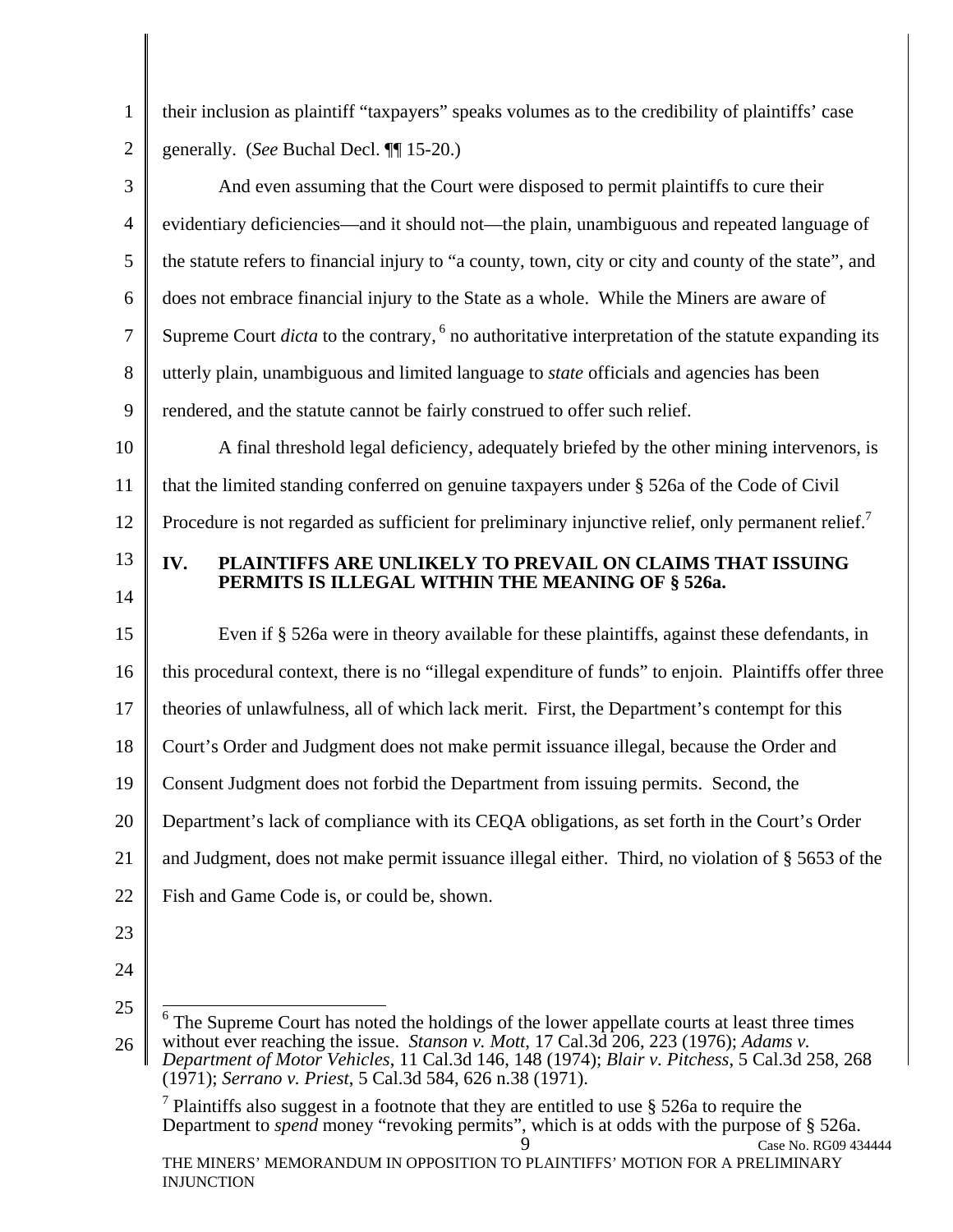| $\mathbf{1}$        | The Department's Issuance of Permits Does Not Violate This Court's Order and<br>A.<br><b>Consent Judgment.</b>                                                                                                                                                                                                                  |  |  |
|---------------------|---------------------------------------------------------------------------------------------------------------------------------------------------------------------------------------------------------------------------------------------------------------------------------------------------------------------------------|--|--|
| $\overline{2}$      | Manifestly, no provision of the Order and Consent Judgment prohibits the Department                                                                                                                                                                                                                                             |  |  |
| $\mathfrak{Z}$      | from issuing permits; plaintiffs' request for any such relief was withdrawn without prejudice.                                                                                                                                                                                                                                  |  |  |
| $\overline{4}$<br>5 | The Department's Noncompliance with CEQA Will Not Support Relief under<br><b>B.</b><br>§526a.                                                                                                                                                                                                                                   |  |  |
| 6                   | CEQA by its own terms refutes the notion that noncompliance is "illegal" in the                                                                                                                                                                                                                                                 |  |  |
| $\overline{7}$      | ordinary sense of being <i>prohibited</i> by law. Section 21005 of the Public Resources Code                                                                                                                                                                                                                                    |  |  |
| 8                   | provides:                                                                                                                                                                                                                                                                                                                       |  |  |
| 9                   | "(a) The Legislature finds and declares that it is the policy of the state that                                                                                                                                                                                                                                                 |  |  |
| 10                  | noncompliance with the information disclosure provisions of this division which<br>precludes relevant information from being presented to the public agency, or                                                                                                                                                                 |  |  |
| 11                  | noncompliance with substantive requirements of this division, may constitute a                                                                                                                                                                                                                                                  |  |  |
| 12                  | prejudicial abuse of discretion within the meaning of Sections 21168 and 21168.5,<br>regardless of whether a different outcome would have resulted if the public agency had                                                                                                                                                     |  |  |
| 13                  | complied with those provisions.                                                                                                                                                                                                                                                                                                 |  |  |
| 14                  | "(b) It is the intent of the Legislature that, in undertaking judicial review pursuant to<br>Sections 21168 and 21168.5, courts shall continue to follow the established principle that<br>there is no presumption that error is prejudicial." (Emphasis added.)                                                                |  |  |
| 15                  |                                                                                                                                                                                                                                                                                                                                 |  |  |
| 16                  |                                                                                                                                                                                                                                                                                                                                 |  |  |
| 17                  | See also id. § 21167.3 (referring to possibility of injunctions or no injunctions). Put another way,                                                                                                                                                                                                                            |  |  |
| 18                  | the absence of CEQA documentation does not make a project or program illegal, it merely                                                                                                                                                                                                                                         |  |  |
| 19                  | empowers the Court to review the discretion of public officials in determining to go forward with                                                                                                                                                                                                                               |  |  |
| 20                  | the project notwithstanding noncompliance.                                                                                                                                                                                                                                                                                      |  |  |
| 21                  | Section 526a, by contrast, "means something more than an alleged mistake by public                                                                                                                                                                                                                                              |  |  |
| 22                  | officials in matters involving the exercise of judgment or discretion". Sagaser v. McCarthy                                                                                                                                                                                                                                     |  |  |
| 23                  | (1986) 176 Cal. App.3d 288, 310.8 In Sagaser, similar claims were rejected:                                                                                                                                                                                                                                                     |  |  |
| 24                  |                                                                                                                                                                                                                                                                                                                                 |  |  |
| 25<br>26            | "Appellants repeat the same arguments they used to challenge the adequacy of the EIR—<br>failure to consider alternative sites, potential cancer risks in using swamp coolers, and<br>inadequate water supplies. A cause of action for waste of public funds cannot prevail if<br>based on innuendo and legal conclusions." Id. |  |  |

 $\overline{a}$ <sup>8</sup> See also Humane Society v. State Bd. of Equalization (2007) 152 Cal. App.4<sup>th</sup> 349, 356; Silver *v. Watson* (1972) 26 Cal. App.3d 905, 909 (same).

THE MINERS' MEMORANDUM IN OPPOSITION TO PLAINTIFFS' MOTION FOR A PRELIMINARY INJUNCTION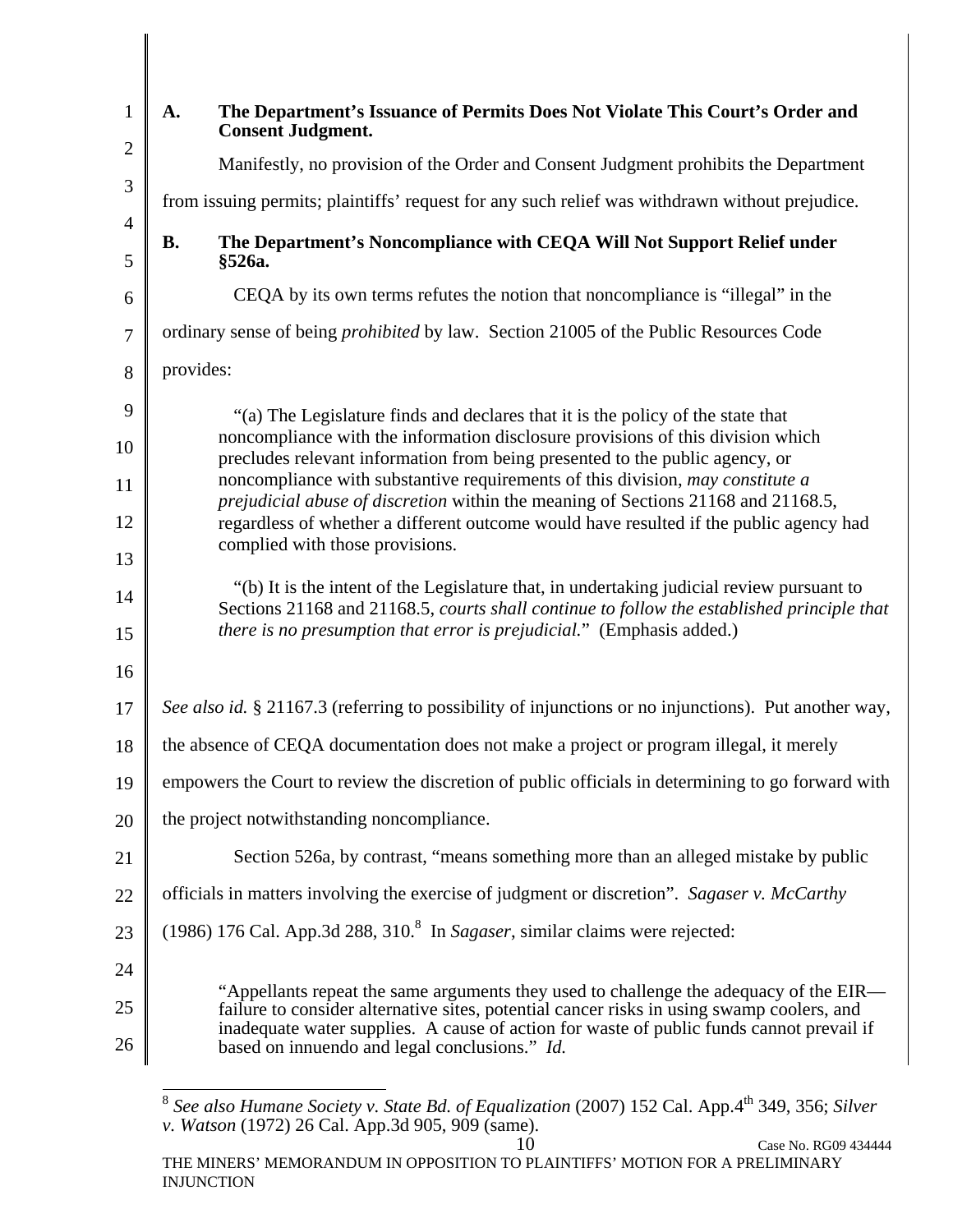As set forth below, "innuendo and legal conclusions" are all that support this action.

2 3 4 5 6 7 8 Put another way, defendants have exercised their discretion to continue issuing permits notwithstanding noncompliance with CEQA, and plaintiffs did not ask the Court to consider whether such constitutes prejudicial error. When and if they plead a CEQA claim, they can make such a request, but § 526a of the Code of Civil Procedure cannot be employed in this context. *Cf. Waste Management of Alameda County v. County of Alameda* (2000) 79 Cal. App. $4<sup>th</sup>$  1223, 1239-40 (plaintiff not permitted to bring CEQA-related taxpayer action). And when and if plaintiffs pursue a CEQA claim, the Court would have to find that the

9 10 11 12 13 14 Miners' activities "prejudice the consideration or implementation of particular mitigation measures" (Public Resources Code § 21168.9(a)(2)), a finding which is impossible given the fact that the Miners *have already adopted* all relevant mitigation measures. This case constitutes an attempt to make an end run around the entire CEQA process, and immediately impose the most restrictive of all available remedies, all without any evidence of any harm caused by any actual permit holder.

15

1

16

#### **C. Plaintiffs Do Not Demonstrate that Defendants Are Violating §§ 5653 and 5653.9 of the Fish and Game Code.**

17 18 19 20 21 22 23 24 25 26 Claims of violations of §§ 5653 and 5653.9 were dismissed without prejudice in RG05211597 (Saxton Decl. Ex. Q, ¶ 5), *constituting a holding by this Court that no violation of those provisions was found in that action.* In this action, plaintiffs plead no cause of action for violations of the Fish and Game Code, but instead propose to prove them as an element of a § 526a claim by "admission" of the Department, consisting of statements in pleadings filed by the Department in RG05 211597. The "admission" is false, and even if given some weight, falls far short of the proof required for injunctive relief. As set forth in the accompanying Motion to Strike, the Department's witnesses are best understood as testifying to a conclusion of law, which testimony is not sufficiently grounded in fact to support entry of an injunction. Nor can this Court defer to the Department's evolving litigation position—as contrasted to its official acts of continuing to issue the permits.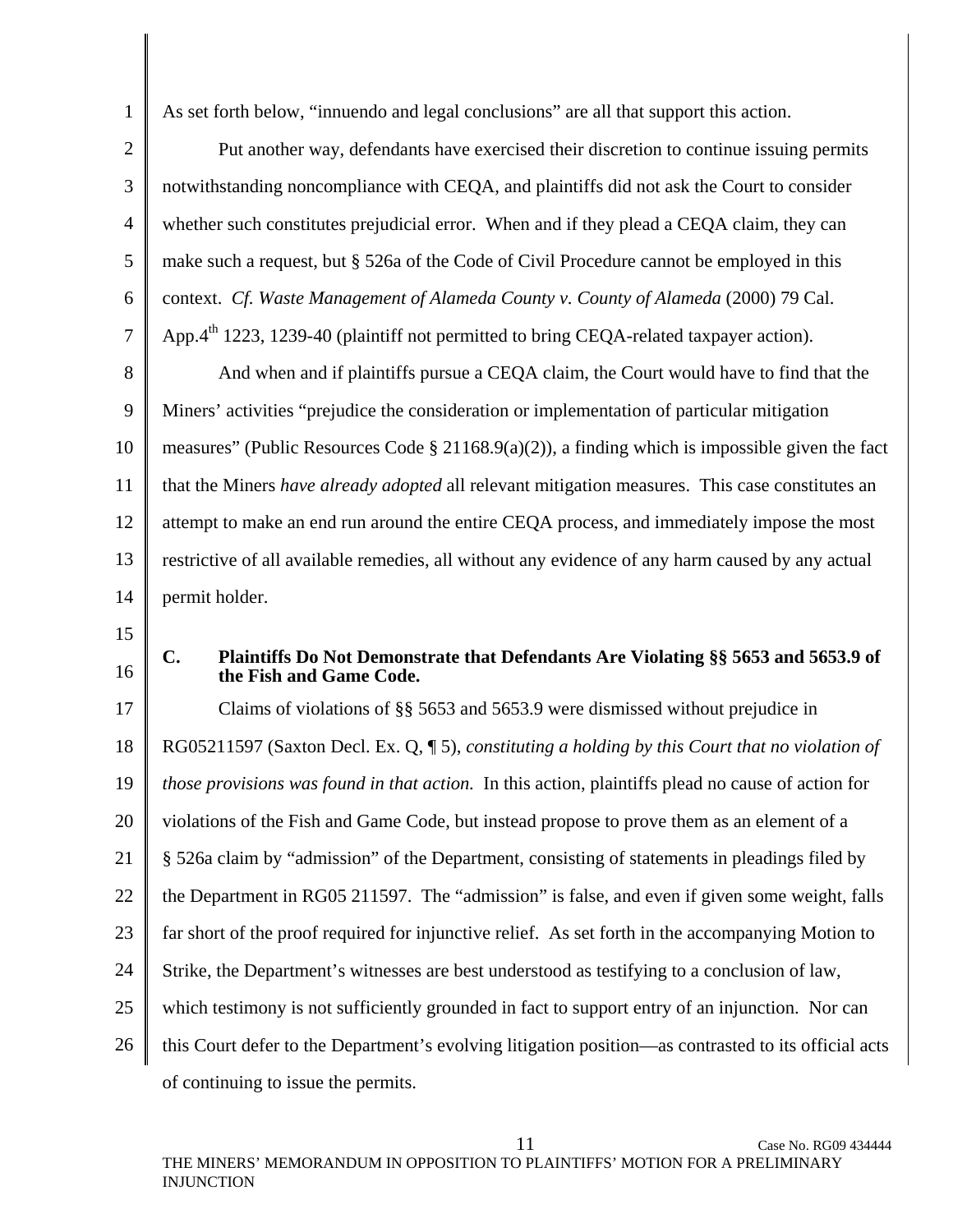1

2

3

4

5

6

7

8

9

### **1. It is unfair to permit the Tribe and Department to hide the facts and rely on conclusory opinions.**

Where, as here, the Miners have for several years attempted to secure the data assertedly held by the Tribe and Department relevant to plaintiffs' claims (Buchal Decl.  $\P$   $\uparrow$  2-4), it is manifestly unfair to permit the Tribe to advance conclusions supposedly based on that data to threaten the livelihoods of the Miners and miners all over California. It also frustrates all relevant CEQA policies of providing a fair and open process for the development and evolution of regulations which govern commercial activity in California. This injures not only the Miners, but other important interests, including local governments, that wish to be heard. (See RJN5A (Armstrong Decl. ¶ 8).)

10 11

**2. The Department's conclusory opinions and statements do not bind the Court.** 

12 13 14 15 16 18 19 20 The Department's statement consists of "the opinion that suction dredge mining in the Klamath, Scott and Salmon River watersheds under the existing regulations is resulting in deleterious effects on Coho salmon as alleged in Plaintiffs' complaint" and that the Department "stipulates to entry of judgment" finding the Department in violation of the Fish and Game Code. *But this Court rejected the Department's offer*, instead making it clear to the Department and Tribe that the Court would not be bound by any stipulation of the Department; rather the Miners would be permitted to conduct discovery and prove their case that the Department's opinion was wrong. So the case settled. As plaintiffs' counsel later explained: "We decided not to go forward with a full-fledged evidentiary hearing for the injunction in order to get the rule-making started because that was going to include a lot of time, a lot of resources, a lot of money." (Tr., 8/22/07, at 9.)

26

17

Properly understood, this entire action constitutes an attempt to evade that "law of the case", and try *again* to bind the Miners by agreement of the Tribe and Department. It cannot be the law that two parties can get together and agree to a state of facts destroying the rights of a third party, yet the third party is not permitted to contest those facts, and the Miners are aware of no case advancing such a shockingly unfair rule of law. The sole analogous California authority the Miners have found, albeit with somewhat murky facts, is *Shively v. Eureka T.G.M. Co.*, 129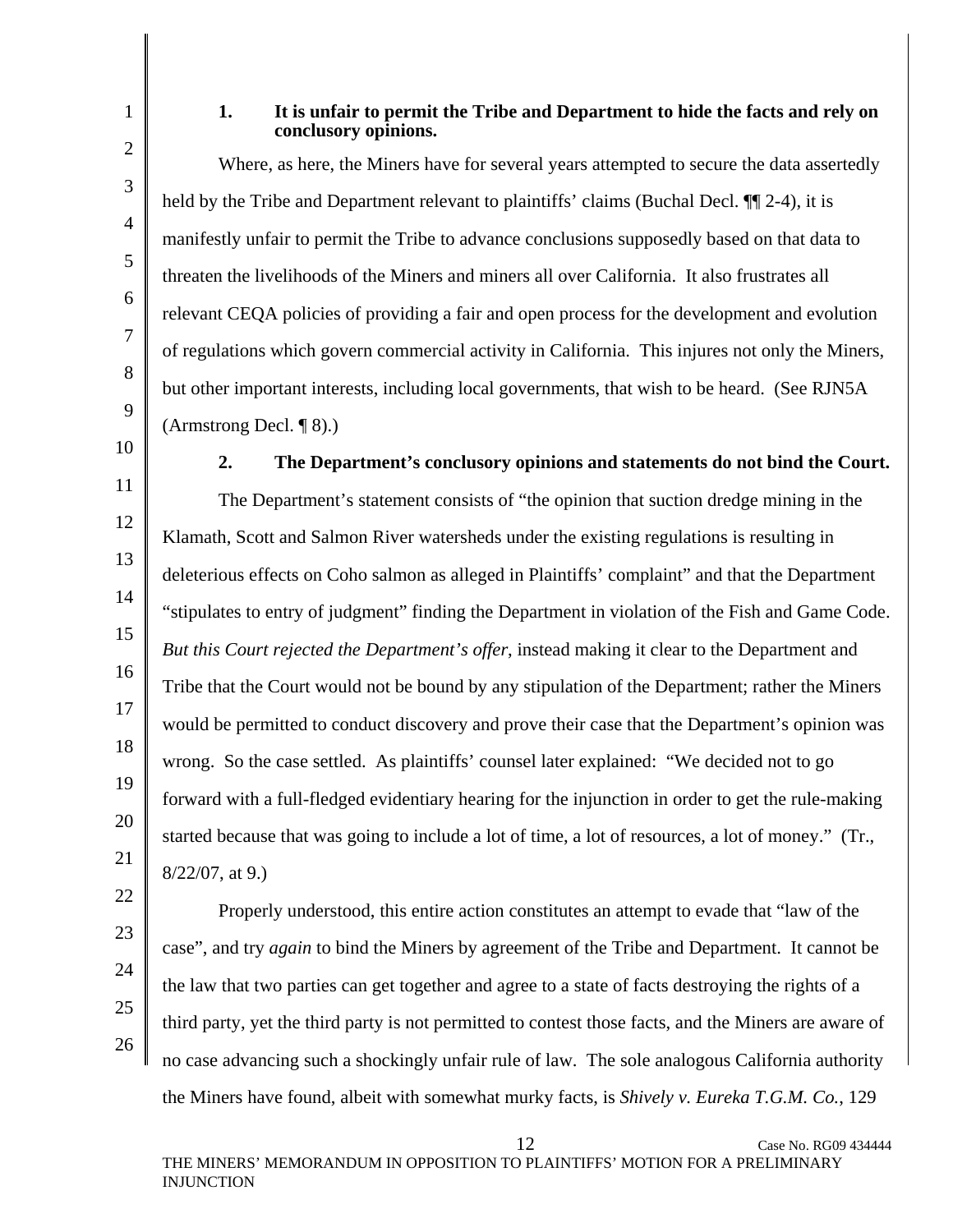1 2 3 4 5 Cal. 293 (1900). In that case, a corporation owed money to plaintiff, and assigned several claims to plaintiff, filing an answer that contained judicial admissions as to the validity of the claims. *See id.* at 294-95. An intervenor contested the admissions, taking the position that the corporation's admission of the claims was not in good faith, and the Supreme Court declined to give conclusive effect to the admissions and reversed the trial court. *See id.* at 295-96.

6 7 8 9 10 11 12 13 14 15 16 17 Lacking the ability to put its "admissions" beyond the ability of the Miners to contest, the Tribe quotes at length from a Department pleading and urges "deference" to the pleading. Deference is something courts afford to agency *decisions*, and outside the context of upholding formal agency rules (where deference is at its zenith), such deference "will depend upon the thoroughness evident in its consideration, the validity of its reasoning, its consistency with earlier and later pronouncements, and all those factors which give it power to persuade, if lacking power to control". *Yamaha Corp. v. State Bd. of Equalization*, 19 Cal.4<sup>th</sup> 1, 14-15 (1998) (quoting *Skidmore v. Swift & Co.*, 323 U.S. 134 (1944)). The agency's decision is here to keep issuing permits, and the agency has, through its Director, explained why in the course of denying plaintiffs' administrative petition to shut down the Miners. (*See generally* RJN11-12.) This decision, taken in January 2009, post-dates all of the statements and testimony upon which plaintiffs rely.

18 19 20 21 22 23 24 25 26 Put another way, "[i]t is presumed that official duty has been regularly performed." Evidence Code § 664. The appropriate deference in this case is to the Department's decision to continue issuing permits, not to the statements of its attorneys and some of its employees. In terms of deference, actions speak louder than words. Indeed, it is well established that the doctrine of deference is at its nadir where, as here, the agency position is "merely its litigating position in this particular matter". *Culligan Water Conditioning of Bellflower, Inc. v. State Bd. of Equalization*, 17 Cal.3d 86, 93 (1976); *see also County of Sutter v. Board of Administration*, 215 Cal. App.3d 1288, 1295 (1989). Defendants' Case Status Statement and supporting Declarations manifestly constitute no more than expedient litigation positions.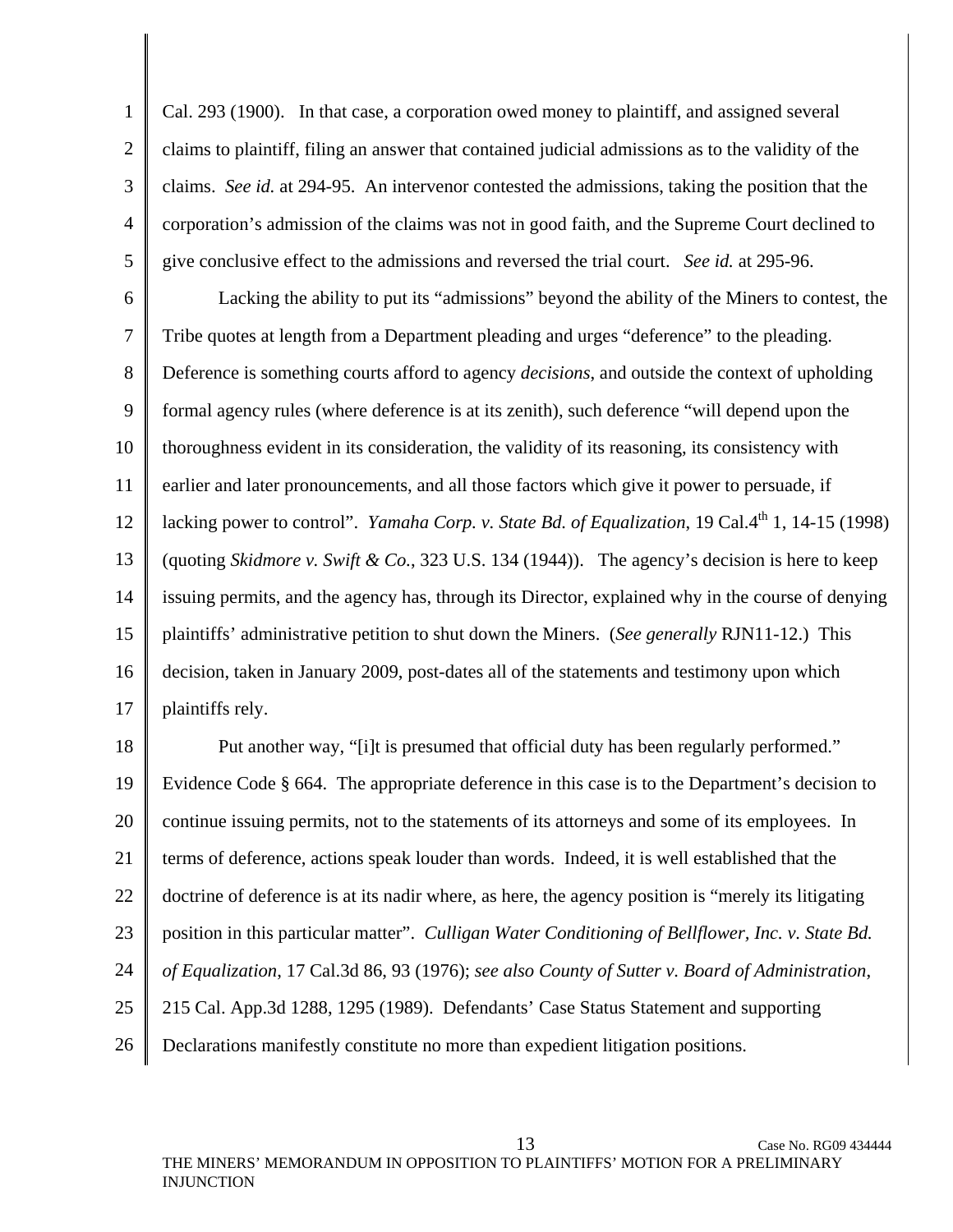1 2 3 4 5 6 7 8 9 10 11 12 13 14 15 16 17 18 19 20 21 22 **3. Even if accepted, the Department's statements and opinions fall far short of the showing required to prove a violation of §§ 5653 and 5653.9.**  Inasmuch as the statements of the Department do not bind this Court, plaintiffs must present affirmative proof that issuance of permits to the Miners is, in fact, "deleterious to fish". Fish and Game Code § 5653(b). Before turning to that question, it is appropriate to consider the meaning of that statutory language, beginning with the "'elementary rule' of statutory construction that statutes in *pari materia—*that is, statutes relating to the same subject matter should be construed together". *Droeger v. Friedman, Sloan & Ross* (1991) 54 Cal.3d 26, 50. Under that rule, "deleterious to fish," as that term is used in § 5653, must mean more than the possibility of injury to a single fish. Viewed in the context of other provisions of the Fish and Game Code, and the CEQA provisions of the Public Resources Code, it is clear that injury to fish means a substantial adverse injury to the fishery resource. The prohibition on suction dredge mining is closely related to a broader prohibition set forth in § 1602 of the Fish and Game Code: "[a]n entity may not substantially divert or obstruct the natural flow of, *or substantially change or use any material from the bed, channel, or bank of, any river*, stream, or lake, or deposit or dispose of debris, waste, or other material containing crumbled, flaked, or ground pavement where it may pass into any river, stream, or lake. . ." Section 1602 establishes a permitting regime pursuant to which the Department must find either "that the activity *will not substantially adversely affect* an existing fish or wildlife resource" or that the activity "*may substantially adversely affect* an existing fish or wildlife resource *and* issues a final agreement to the entity that includes *reasonable measures necessary to protect the resource*, and the entity conducts the activity in accordance with the agreement"

- 23  $(\S 1602(a)(4)(A) \& (B)$  (emphasis added).)
- 24 Section 1602 addresses in-river operations which may be substantially larger than the
- 25 tiny, hand-dug operations of the Miners, and clarifies that what is important is substantial,
- 26 adverse impact to the *resource*—not theoretical mechanisms of harm to an occasional individual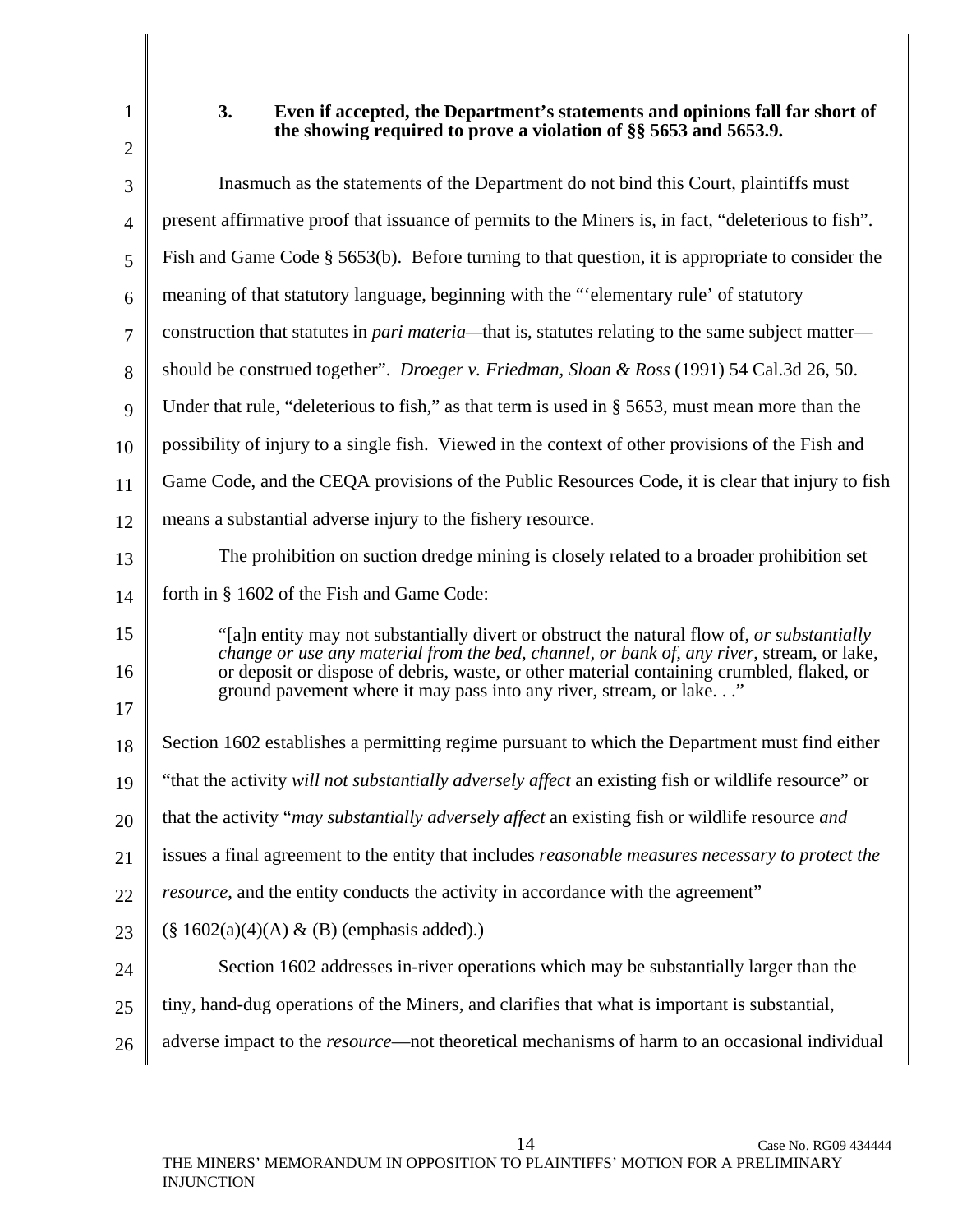1 2 3 4 fish. This practical approach to assessing impact is not just found in §§ 1602 and 5653 of the Fish and Game Code, but is inherent in other provisions of the Fish and Game Code as well, including the California Endangered Species Act (CESA), and in the CEQA provisions of the Public Resources Code.

5 6 7 8 9 10 11 12 13 14 15 16 CESA specifically provides that agencies shall develop measures that avoid jeopardizing listed species "while at the same time maintaining the project purpose [here suction dredging] to the greatest extent possible" (Fish & Game Code § 2053); where mitigation measures are required of private parties, "the measures or alternatives required shall be roughly proportional in extent to any impact on those species that is caused by that person" (*id.* § 2052.1). The same principles are incorporated into CEQA, and made expressly applicable to judicial relief such as the injunction plaintiffs seek. *See* Public Resources Code § 21168.9(b) (court's orders "shall include only those mandates which are necessary to achieve compliance with this division and only those specific project activities in noncompliance with this division"); *e.g., County Sanitation District No. 2 of Los Angeles County v. County of Kern, 127 Cal. App.4th 1544, 1605* (2005) (existing biosolids standards permitted to continue pending EIR preparation given reliance of regulated interests).

17 18 19 20 21 22 23 24 25 26 Accordingly, to demonstrate a violation of § 5653, plaintiffs would have to demonstrate a substantial adverse effect on fishery resources which has not been adequately mitigated by actions such as the restrictions under which the Miners operate. No such finding or proof appears in the case: merely the conclusory statement that somehow, somewhere, someone may be mining under a permit in a way that is "deleterious to fish". Even under the Federal Endangered Species Act, courts have not hesitated to set aside agency regulations based on "prospective harm" without actual evidence that the species of concern are present at the particular location concerned *and* will be adversely affected. *See generally Arizona Cattle Growers' Ass'n v. U.S. Fish & Wildlife*, 273 F.3d 1229, 1246 (9<sup>th</sup> Cir. 2001) ("`the mere potential for harm, however, is insufficient' . . . [for] imposing conditions on the otherwise lawful use of land"; quoting district court).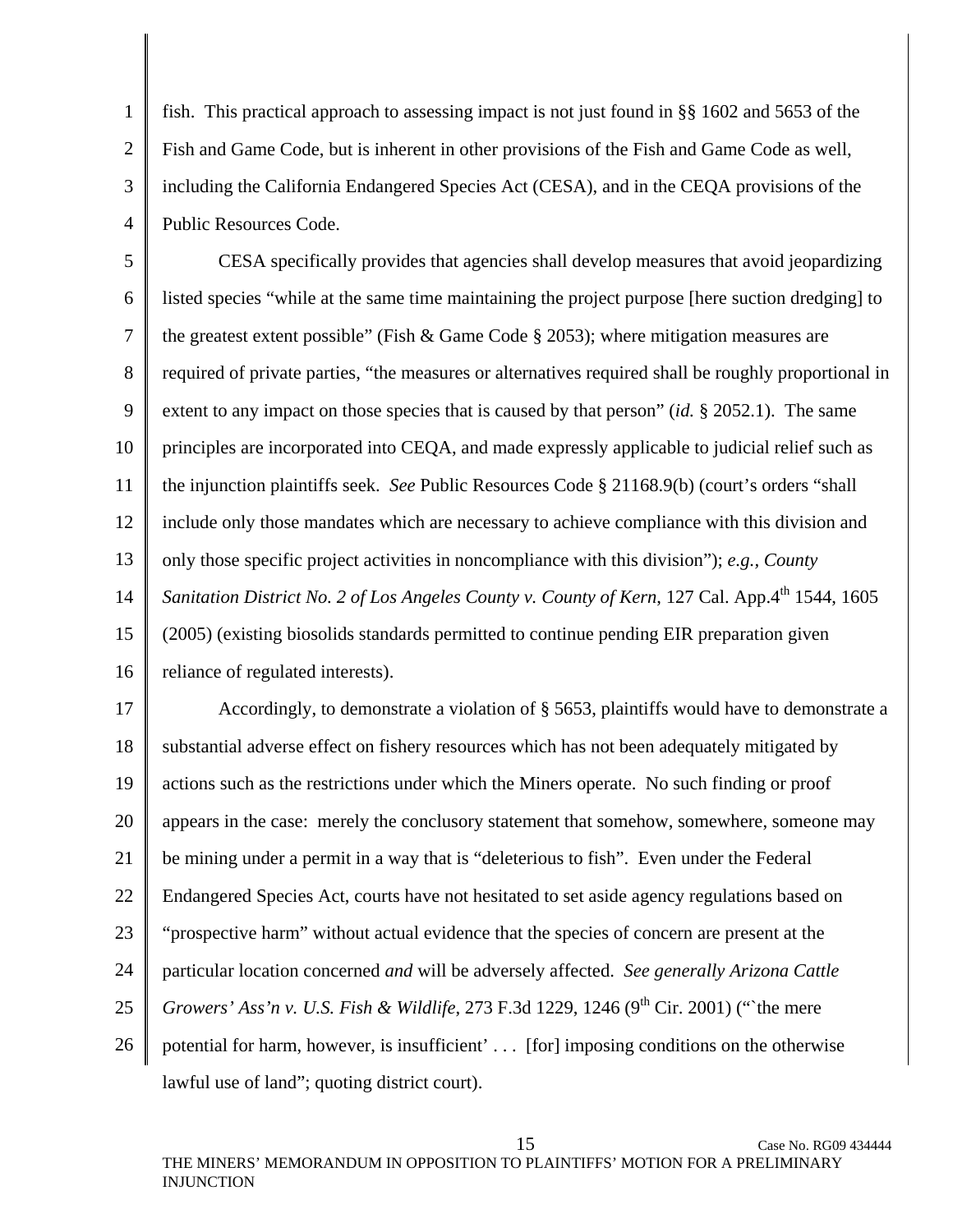## **4. Plaintiffs cannot prove any real injury, must less a substantial, adverse effect on the resource.**

3 4 5 6 7 8 9 10 11 12 13 At the outset, it is important to note that neither of the two Declarations from the Department's bureaucrats addresses the additional restrictions imposed under federal law, or even additional restrictions under California state law. For example, the coho salmon, concern over which assertedly formed the basis for this Court's Order and Consent Judgment in Case No. RG05 211597, have additional protections under CESA. The Department, through its Director, has identified "protections afforded by the [CESA] as among the grounds for denying plaintiffs' administrative petition to limit mining. (RJN11 (Director's Letter, Jan. 26, 2009, at 2).<sup>9</sup>) Put another way, testimony that dredging under the extant California regulations may somehow hurt fish is an incomplete hypothetical; the real facts include the additional regulatory protections. This underscores the importance of deferring, if anything, to the Department's actions, not its litigation position of the moment.

14 15 16 17 18 More generally, neither Declaration contains evidence of substantial, adverse impacts. Neither Declaration makes any effort to assess the *magnitude* of any impact whatsoever. This is of critical importance when one can theorize both positive and negative impacts from the activity—again a circumstance that distinguishes this case from the run-of-the-mill environmental case.

19 20 21 22 23 24 25 Here the Department itself recognized after a formal CEQA process that: "suction dredges can actually improve spawning riffles by loosening and clearing spawning gravels or increasing available spawning gravels". (RJN3 (Attachment to Maria Decl., at 5).) The Department also recognized that toxic materials are removed from the environment by suction dredge miners (*id.*), an activity supported by California's Division of Toxic Substance Control. (*See* 3d Greene Decl. ¶ 4.) Properly understood, the Miners perform the same sort of environmental services which have been publicly funded in California: efforts to "clear out

26

1

2

 $\overline{a}$  $9$  It appears that the effects of suction dredging in the Klamath National Forest have also been considered under the Federal Endangered Species Act, with the National Marine Fisheries Service issuing a "no jeopardy" opinion. (*See* Buchal Decl. Ex. 3, at 1.)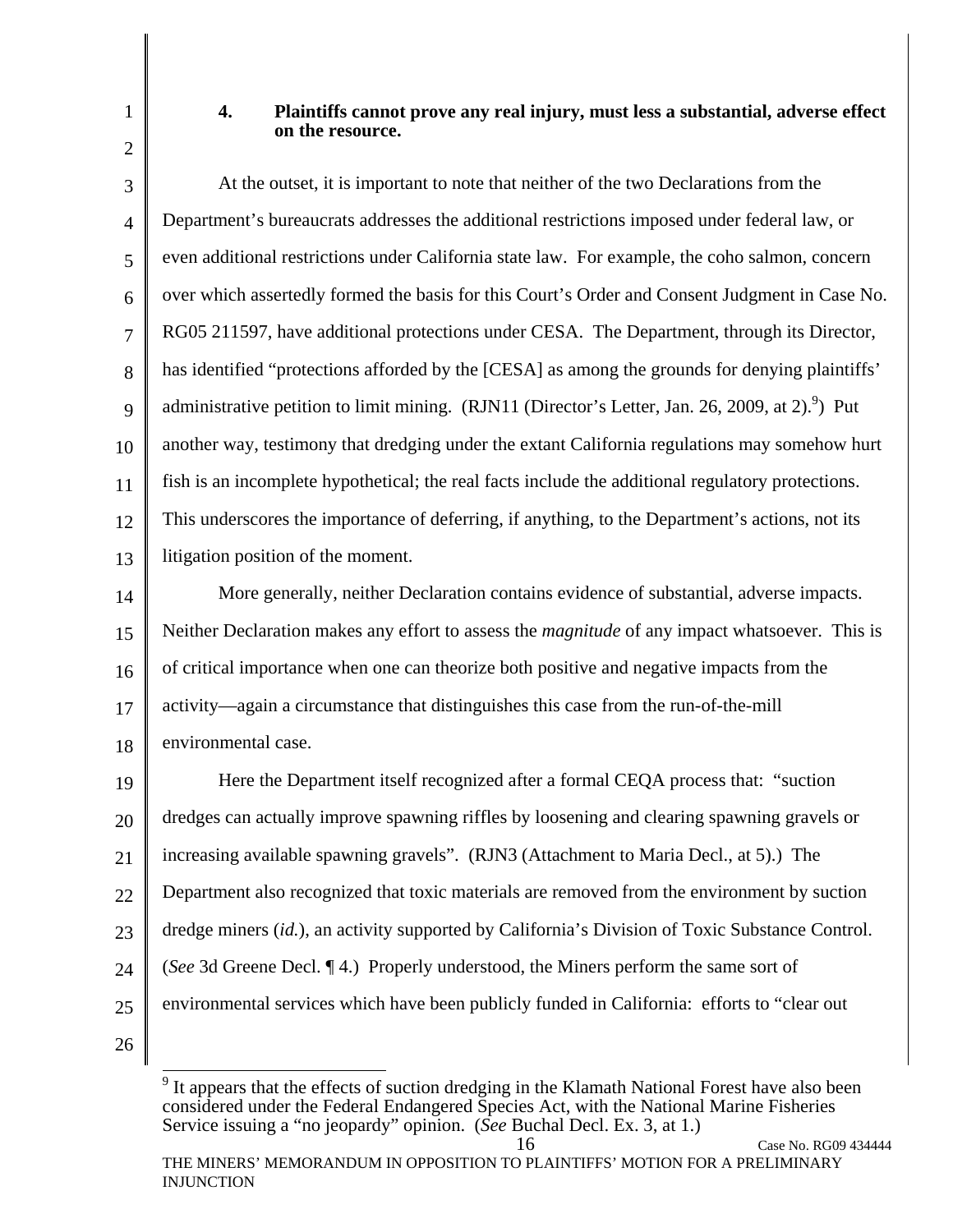| 1              | silted in spawning beds". (Buchal Decl. Ex. 8, at 1.) Other publicly-funded efforts dump new,                                                                               |
|----------------|-----------------------------------------------------------------------------------------------------------------------------------------------------------------------------|
| $\overline{2}$ | loose gravel over what is described as "armored, pre-dam cobbles and boulders." (id. Ex. 9, at 3.)                                                                          |
| 3              | As to asserted negative effects, what distinguishes science from mere opinion and                                                                                           |
| 4              | speculation is, of course, the ability to conduct experiments and <i>measure</i> the variables of interest.                                                                 |
| 5              | The Miners are aware of only one study that has even attempted to <i>measure</i> the impact on fish                                                                         |
| 6              | populations from suction dredge mining—though biologists willing to <i>speculate</i> about possible                                                                         |
| 7              | effects are a dime a dozen. (See generally RJN2 (Greene Decl. ¶ 3-22) The one quantitative                                                                                  |
| 8              | study, conducted by Oregon State University Professor Peter Bayley, concluded:                                                                                              |
| 9              |                                                                                                                                                                             |
| 10             | Given that this analysis could not detect an effect averaged over good and bad miners,<br>and that a more powerful study would be very expensive, it would seem that public |
| 11             | money would be better spent on encouraging compliance with current guidelines than on<br>further study. (Buchal Decl. Ex. 1, at 15.)                                        |
| 12             | It has always been obvious the effects of digging small holes by hand in river bottoms cannot                                                                               |
| 13             | possibly have any substantial adverse impact on fish populations.                                                                                                           |
| 14             | Ultimately, salmon declines have nothing to do with suction dredging; if anything, the                                                                                      |
| 15             | dredging helps recover impaired streams and restore salmon runs. There are real, important                                                                                  |
| 16             | causes of salmon declines; as the Director explained earlier this year in his response to the                                                                               |
| 17             | plaintiffs' administrative petition to restrict mining, "the proposed restrictions [on mining] would                                                                        |
| 18             | do nothing to address ocean conditions, 'suspected as a main causative agent' of the recent                                                                                 |
| 19             | (2007/2008) decline in coho salmon returns". (RJN11 (Director's Letter, Jan. 26, 2009, at 3);                                                                               |
| 20             | see also RJN2 (Greene Decl. ¶ 23-30).) In a historical context where giant canneries destroyed                                                                              |
| 21             | huge runs at the turn of the last century, runs which had thrived for decades after the California                                                                          |
| 22             | Gold Rush swept entire mountainsides into California rivers, it is obvious to unbiased and                                                                                  |
| 23             | knowledgeable observers along the Klamath River that banning suction dredging will not                                                                                      |
| 24             | improve fishing opportunities one bit. (See Effman Decl. $\P$ 6-7 & Ex. 2).                                                                                                 |
| 25             | THE DEFENSE OF UNCLEAN HANDS MILITATES AGAINST ANY<br>V.<br><b>GRANT OF EQUITABLE RELIEF.</b>                                                                               |
| 26             | In a sane world, parties concerned with the protection of fishery resources would address                                                                                   |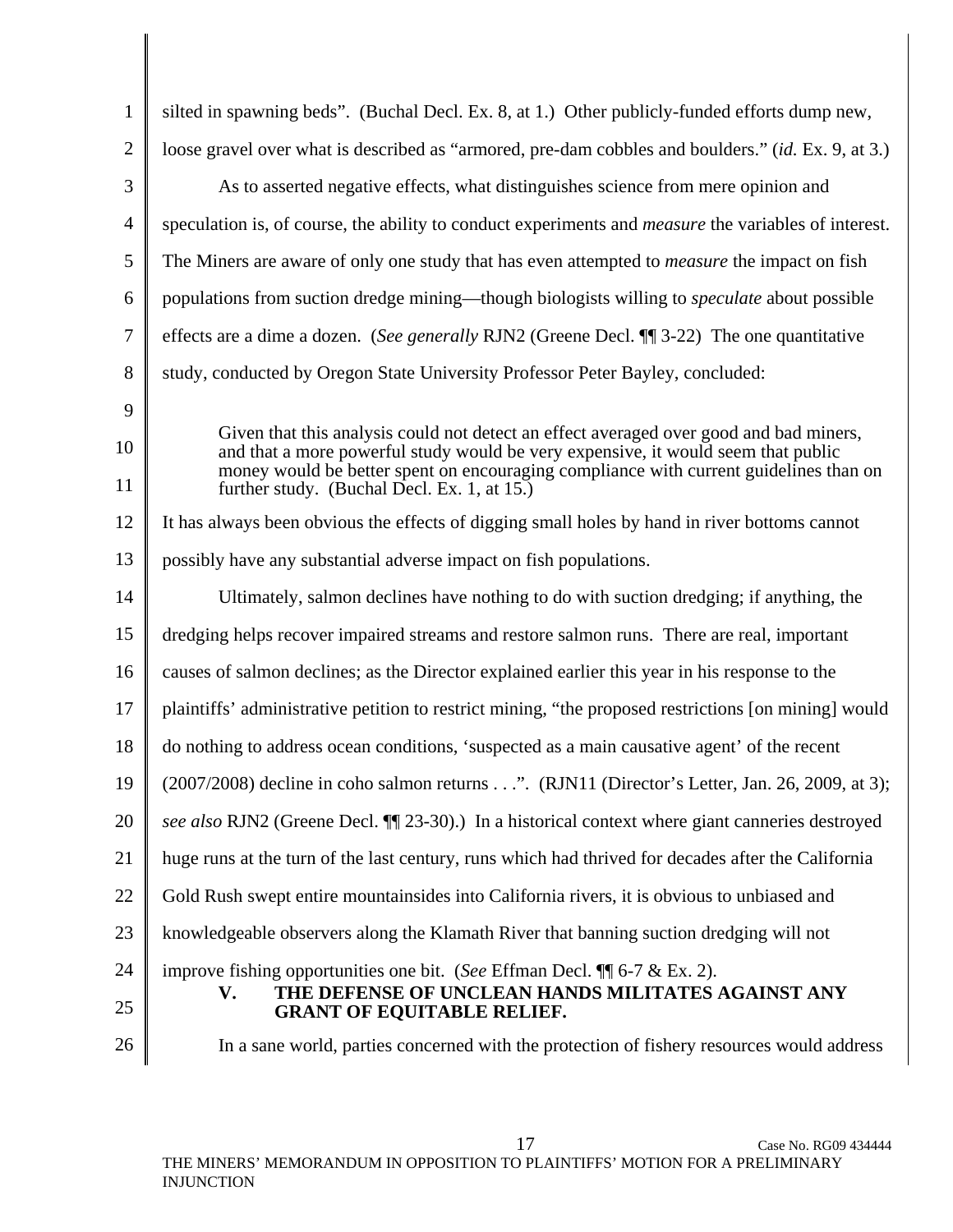1 2 3 4 5 6 7 other aspects of State policy, such as the Department's recent statement that it will not even monitor the direct slaughter of the salmon for consumption and sale, lawful and otherwise, in Klamath, Scott and Salmon River area at issue under this Court's Order and Consent Decree. (*See* RJN14 (Fish and Game Commission Statement, at 11).) But this case has never been about the fish, for the Miners gave the Tribe everything it ever asked for, and still the Tribe pressed its litigation on and on and on past the point of vexatiousness. The Miners have long wondered why, and the papers recently filed by a proposed *pro se* intervenor finally hint at an explanation.

8 9 10 11 12 13 14 15 16 17 18 19 20 21 22 23 24 25 Under California law, misconduct by a litigant which "pertain[s] to the very subject matter involved and affect[s] the equitable relations between the litigants" may constitute "unclean hands" barring equitable relief. *Peregrine Funding, Inc. v. Sheppard Mullin Richter & Hampton LLP* (2005) 133 Cal. App.4<sup>th</sup> 658, 680 (quoting *Fibreboard Paper Products Corp. v. East Bay Union of Machinists* (1964) 227 Cal. App.2d 625, 678)). While the Miners require discovery to flesh out these issues, it appears based on the information available so far that: (1) the Tribe runs its own mining business without benefit of regulatory compliance (the Miners have propounded discovery requests on this issue); (2) the Tribe has through its own activities dumped more sediment in the Klamath River than decades of mining could accomplish (RJN1 (McCracken Decl. ¶ 9)); (3) the Tribe is engaged in large-scale violations of the Fish and Game Code, including the California Endangered Species Act, involving illegal killing of coho and other fish (Buchal Decl. ¶¶ 11-12 & Ex. 5; *accord* Waddell Decl. ¶¶ 61-69; Effman Decl. ¶ 8); and (4) this action is part and parcel of a larger campaign asserting bogus environmental concerns for the benefit of marijuana growing interests who apparently control and dominate the Tribe, particularly its Department of Natural Resources (*e.g.*, Waddell Decl. ¶¶ 3, 72). The presence of at least some proof for these allegations counsels caution in invoking equity to enter an injunction for the benefit of these interests—perhaps the only parties who may ultimately demonstrate standing.

26

Facts such as these fall within the scope of the common law "unclean hands" defense to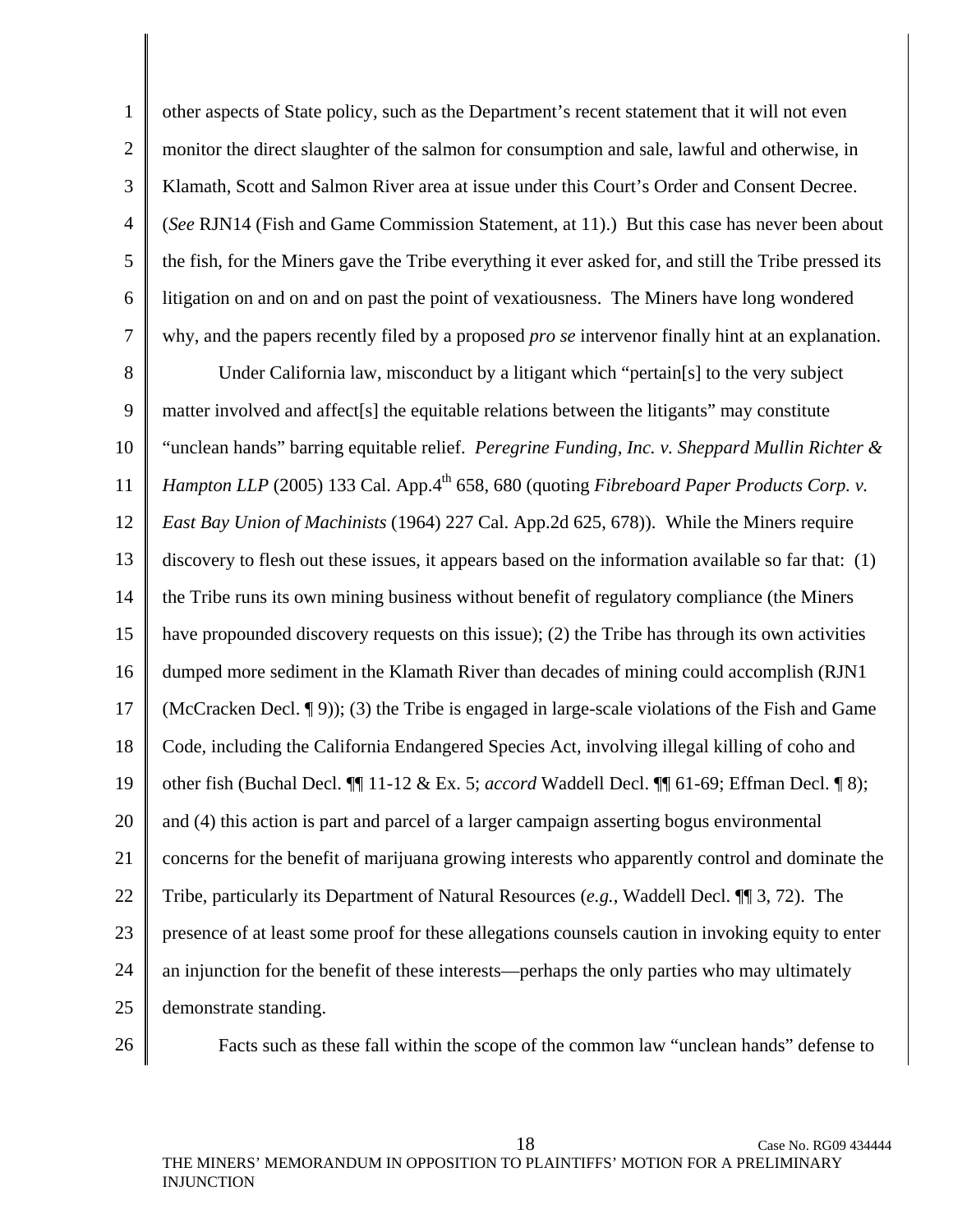1 2 3 4 5 equitable relief. For example, in *Jicarilla Apache Tribe v. Andrus*, 687 F. 2d 1324 (10<sup>th</sup> Cir. 1982), where a tribe brought NEPA claims against mineral lessees, the tribe's failure to seek or enforce NEPA compliance with respect to its own, similar ventures was held to constitute "unclean hands" barring equitable relief. *Id.* at 1340 ("the Tribe was not motivated by good faith concerns for the environmental impact of oil and gas development").

6 7 8 9 10 11 12 13 Ultimately, the "unclean hands" doctrine protects "the court from having its powers used to bring about an inequitable result in the litigation before it". *Kendall-Jackson Winery, Ltd. v. Superior Court* (1999) 76 Cal. App. $4<sup>th</sup>$  970, 985. If the foregoing circumstances were not enough for application of the doctrine, plaintiffs' prosecution of this very suit, repudiating its own solemn commitment in the Order and Consent Judgment to go forward with an open, public process to revise suction dredge mining regulations, is itself inequitable conduct. The equitable result in *this* litigation is that plaintiffs be denied injunctive relief in favor of contempt relief in Case No. 05 211597.

14 15

## **VI. A SIXTY MILLION DOLLAR BOND SHOULD BE REQUIRED TO SHUT DOWN AN ENTIRE INDUSTRY ON FACTS AS FLIMSY AS THESE.**

16 17 18 19 20 21 22 23 Pursuant to § 526(a) of the Code of Civil Procedure , "the court or judge *must require an undertaking* on the part of the applicant to the effect that the applicant will pay to the party enjoined any damages, not exceeding an amount to be specified, the party may sustain by reason of the injunction" (emphasis added). Plaintiffs insinuate that requiring them to post a bond would effectively "deny access to judicial review," which is manifestly false since no undertaking would be required for any injunction entered after a full and fair opportunity for consideration of these enormously complex issues. Absent a true "denial of access to judicial review," there can be no grounds for the Court to disobey the plain language of  $\S 526(a)$ .

24 25 26 Plaintiffs also insinuate that none of the plaintiffs has the resources for a sizable bond, but no evidence is presented in support of that proposition. It is false. The financial information available on the websites of plaintiffs (and otherwise) demonstrates total assets of nearly \$50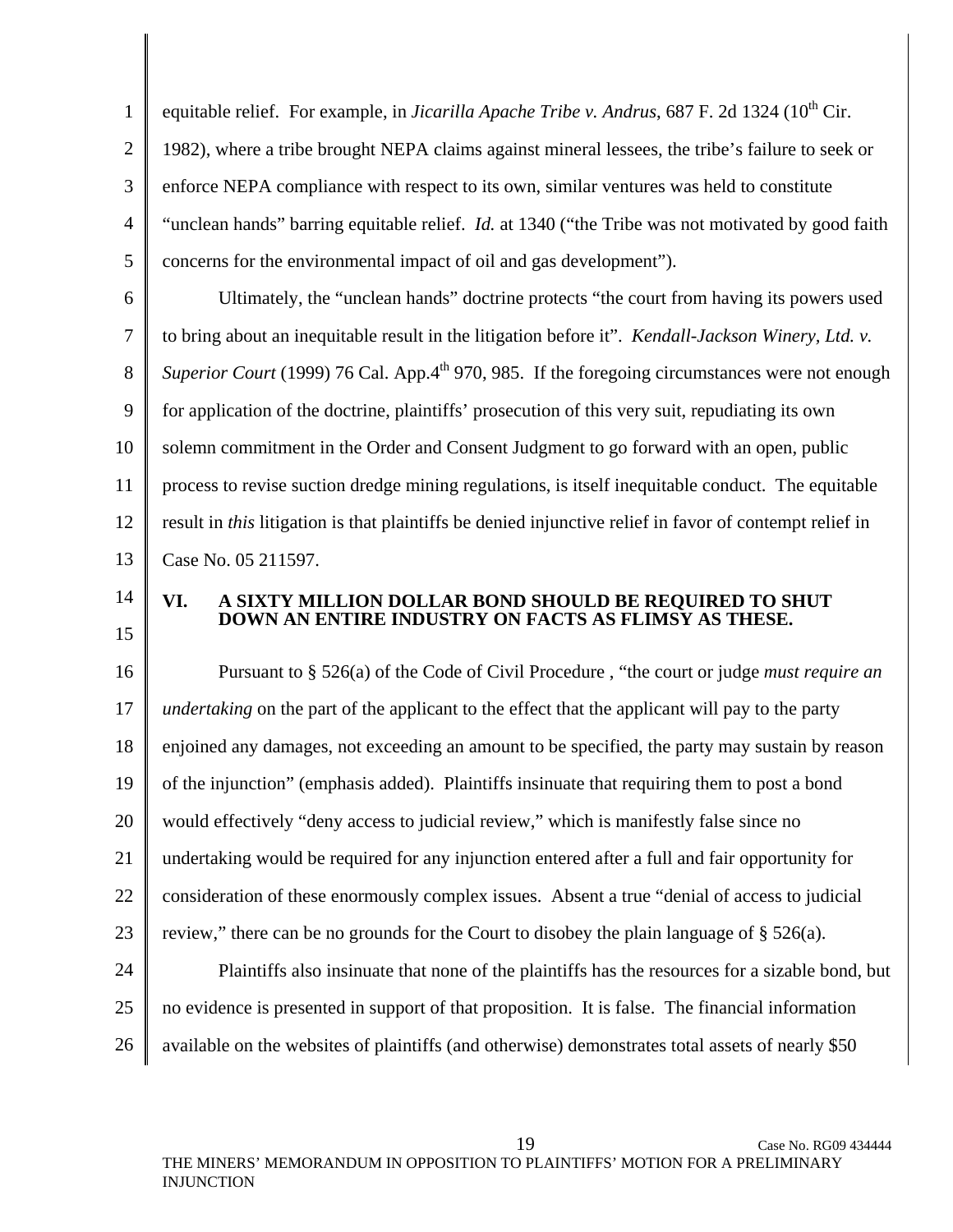$\mathbf{1}$ million, and income in excess of \$20 million annually—just for those plaintiffs disclosing such  $\overline{c}$ information. (Buchal Decl. ¶ 14-20; Effman Decl. ¶ 2.) The Tribe alone receives millions 3 annually in shared gambling revenue. (See id. at 2.) Plaintiffs include sophisticated entities of national scope and power many times that of defendants, and have no excuse for not posting a  $\overline{4}$ 5 bond.

6 As to the amount of the bond, a Dun and Bradstreet report previously filed by the  $\overline{7}$ Department, by contrast, showed that the New 49'ers, Inc. has annual sales of \$770,000 (see 8 Declaration of Robert W. Byrne, Aug. 15, 2007, filed in Case No. RG05 211597, 10), all of 9 which is obviously threatened by an injunction (see also RJN1 (McCracken Decl. 147 (detailing 10 wide-ranging impacts of an injunction)). The other mining intervenors are also filing proof of 11 wide-ranging losses threatened by an injunction. Upon review of those pleadings, the Miners 12 suggest that a bond of \$60 million might be commensurate with a season's losses throughout 13 California.

14 Threatened losses extend well beyond immediate loss of income. Underlying property 15 rights of claim holders throughout California's National Forests may be impaired for years; 16 detailed calculations concerning restrictions on mining in just the Klamath, Scott and Salmon Rivers show that \$6 million worth of mining claims are involved. (See generally RJN7 (4<sup>th</sup>) 17 18 McCracken Decl.  $&$  [15).)

19 More broadly, there will be serious and adverse impact to struggling rural economies. 20 Siskiyou County has testified that without the local revenue suction dredge mining brings, 21 "continued residence in the small communities along the Klamath River will become difficult" 22 for local residents (see Buchal Decl. Ex. 2 (Testimony of Siskiyou County Supervisor)). By all 23 appearances, that is the ultimate objective of plaintiffs. (See generally Waddell Decl.).

### Conclusion

For the foregoing reasons, plaintiffs' motion for preliminary injunction should be denied.

26 Dated: May 18, 2009.

24

25

By: James L. Buchal Attorney for The Miners 20

Case No. RG09 434444

THE MINERS' MEMORANDUM IN OPPOSITION TO PLAINTIFFS' MOTION FOR A PRELIMINARY **INJUNCTION**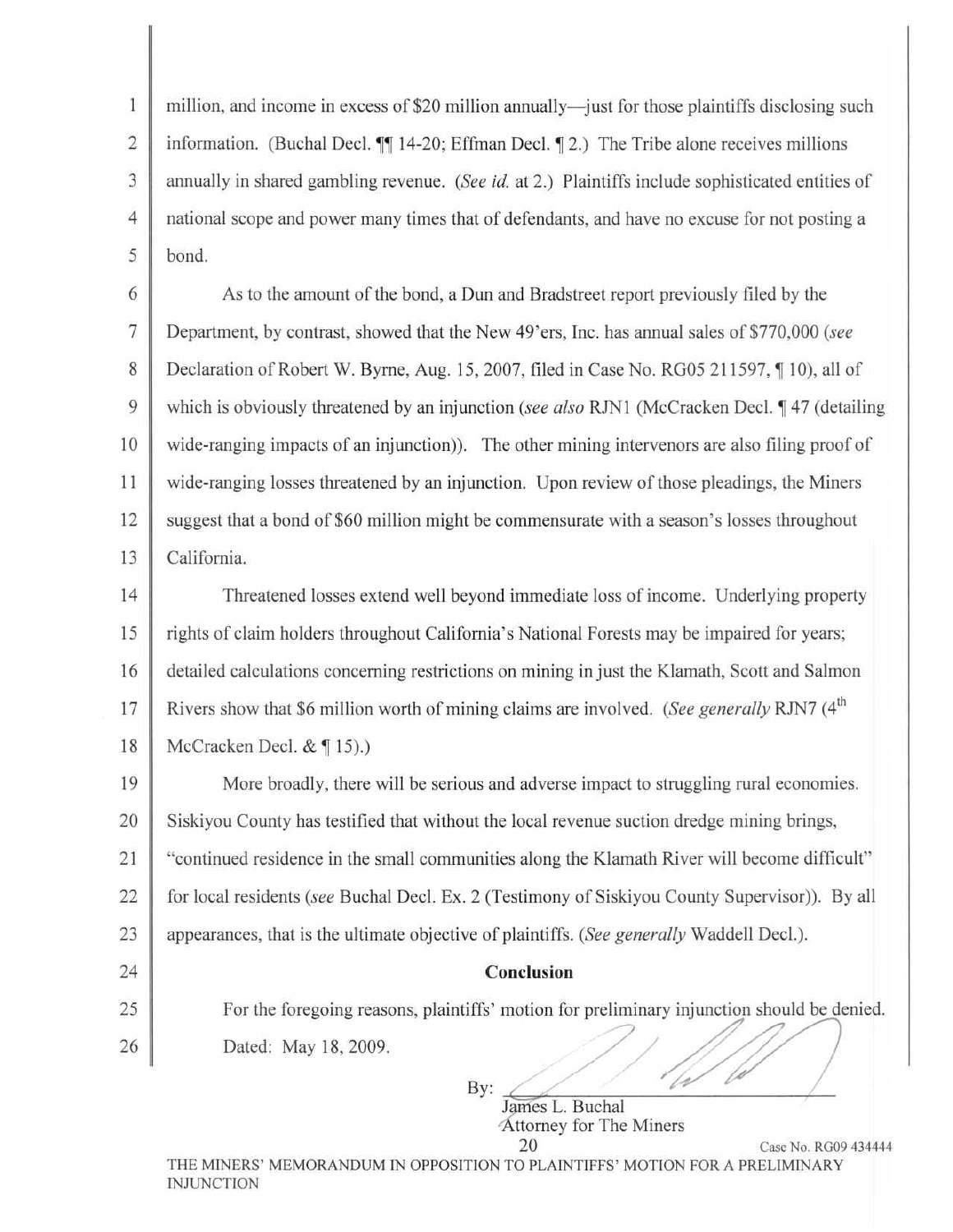| $\mathbf{1}$                     | PROOF OF SERVICE                                                                                                                                                                                                                                          |  |  |
|----------------------------------|-----------------------------------------------------------------------------------------------------------------------------------------------------------------------------------------------------------------------------------------------------------|--|--|
| $\overline{2}$<br>$\mathfrak{Z}$ | I, Carole A. Caldwell, hereby declare under penalty of perjury under the laws of the State<br>of California that the following facts are true and correct:                                                                                                |  |  |
| $\overline{4}$<br>5              | I am a citizen of the United States, over the age of 18 years, and not a party to or<br>interested in the within entitled cause. I am an employee of Murphy & Buchal, LLP and my<br>business address is 2000 SW First, Suite 420, Portland, Oregon 97201. |  |  |
| 6<br>$\overline{7}$              | On May 18, 2009, I caused the following document to be served:                                                                                                                                                                                            |  |  |
| 8                                | THE MINERS' MEMORANDUM IN OPPOSITION TO PLAINTIFFS' MOTION FOR<br>PRELIMINARY INJUNCTION                                                                                                                                                                  |  |  |
| 9<br>10                          | in the following manner:                                                                                                                                                                                                                                  |  |  |
| 11                               | (X)<br>(BY FEDERAL EXPRESS)                                                                                                                                                                                                                               |  |  |
| 12                               | (BY FIRST CLASS US MAIL)<br>( )                                                                                                                                                                                                                           |  |  |
| 13<br>14                         | ( )<br>(BY FAX)                                                                                                                                                                                                                                           |  |  |
| 15                               | (X)<br>(BY E-MAIL)                                                                                                                                                                                                                                        |  |  |
| 16                               | See attached service list                                                                                                                                                                                                                                 |  |  |
| 17<br>18                         | I declare under penalty of perjury, under the laws of the State of California, that<br>the foregoing is true and correct, and that this Declaration was executed at Portland,<br>Oregon on May 18, 2009.                                                  |  |  |
| 19                               |                                                                                                                                                                                                                                                           |  |  |
| 20                               | Carole A. Caldwell                                                                                                                                                                                                                                        |  |  |
| 21                               | Declarant                                                                                                                                                                                                                                                 |  |  |
| 22<br>23                         |                                                                                                                                                                                                                                                           |  |  |
| 24                               |                                                                                                                                                                                                                                                           |  |  |
| 25                               |                                                                                                                                                                                                                                                           |  |  |
| 26                               |                                                                                                                                                                                                                                                           |  |  |

I